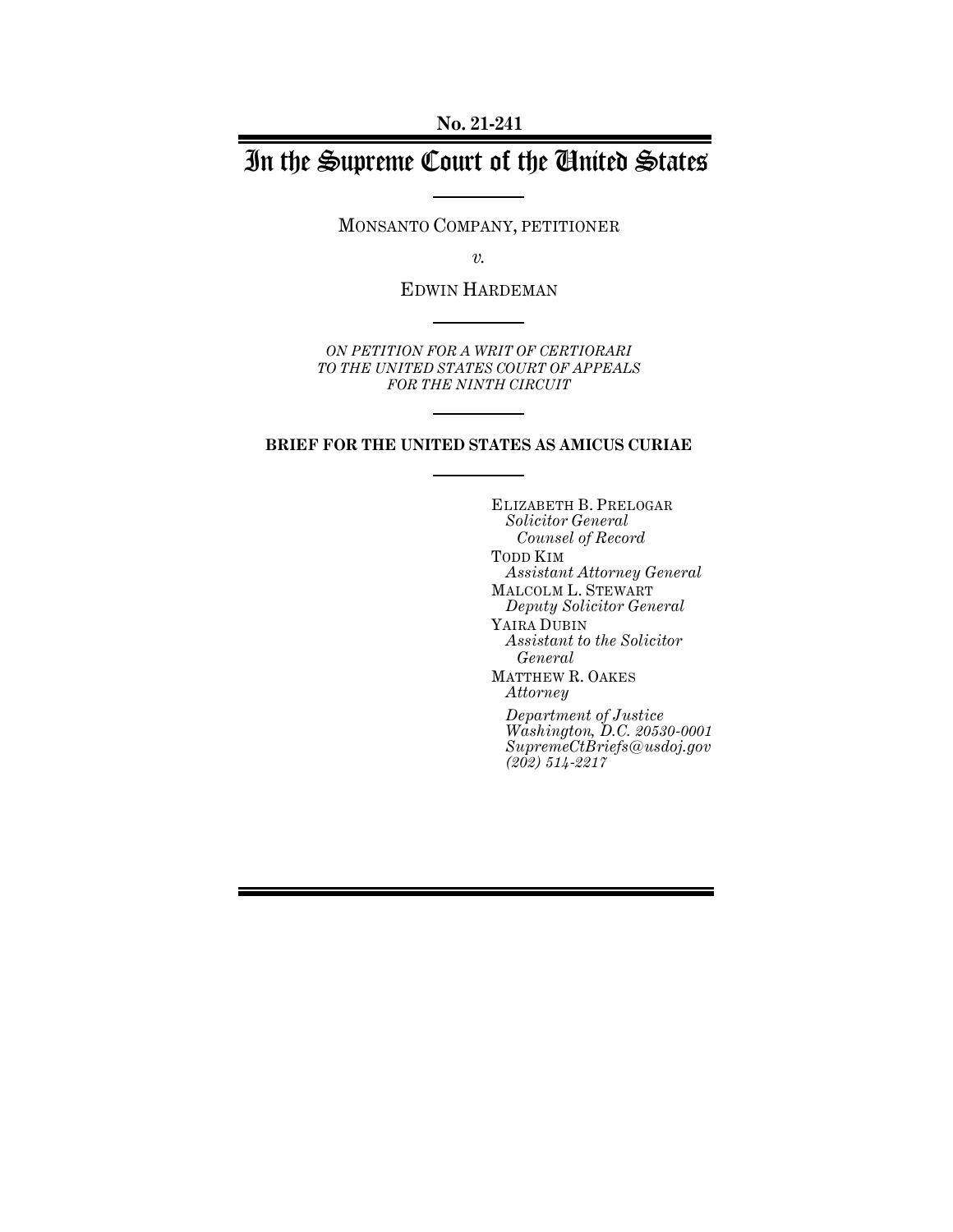#### **QUESTIONS PRESENTED**

1. Whether the Federal Insecticide, Fungicide, and Rodenticide Act, 7 U.S.C. 136 *et seq.*, preempts respondent's state-law claims alleging that petitioner tortiously failed to warn of the carcinogenic risks associated with its pesticide product.

2. Whether the district court abused its discretion in admitting expert medical testimony that relied in part on clinical experience.

(I)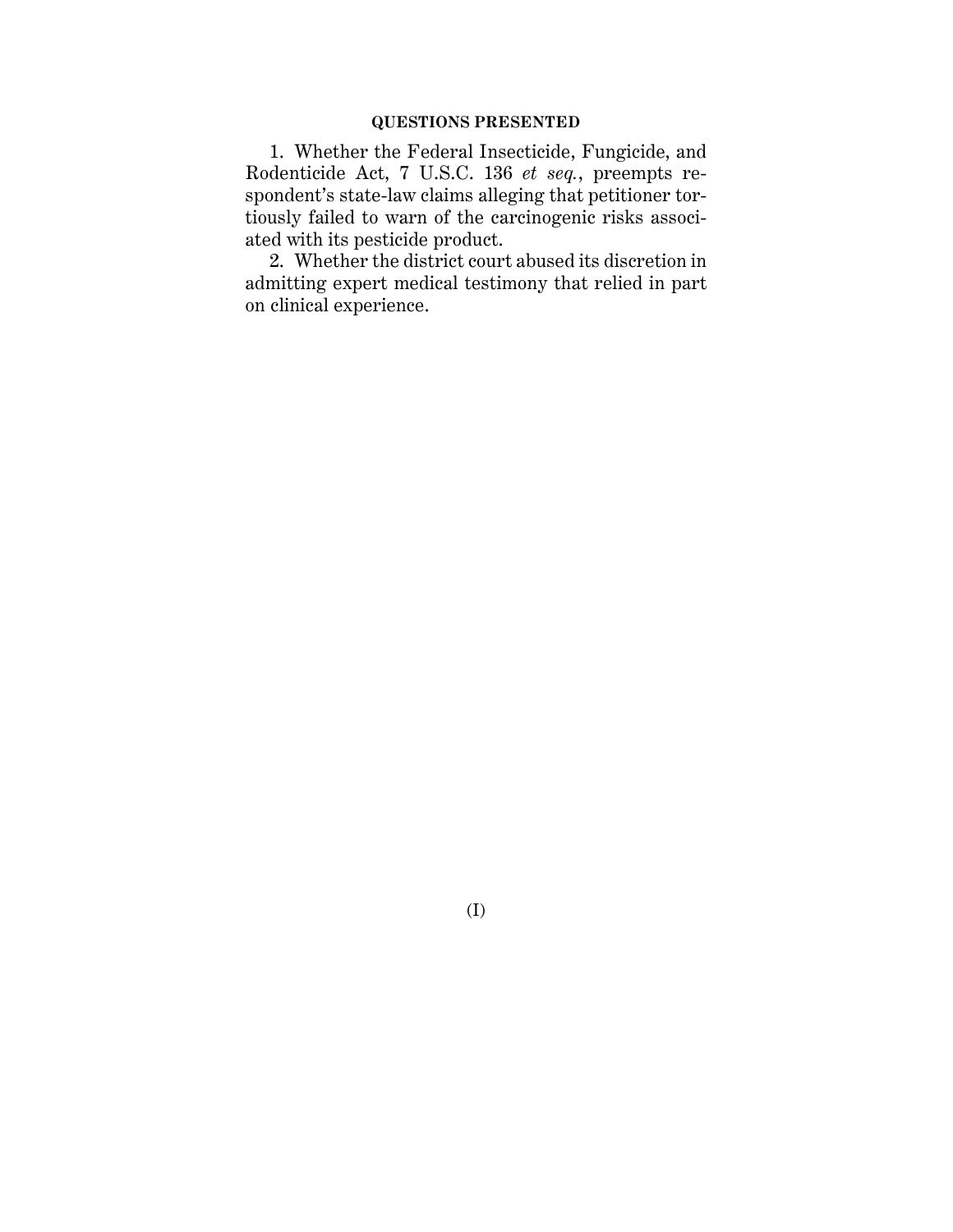## **TABLE OF CONTENTS**

Page

| 7                                |
|----------------------------------|
|                                  |
| respondent's state-law claims 14 |
|                                  |
|                                  |
| 20                               |
|                                  |
|                                  |

## **TABLE OF AUTHORITIES**

## Cases:

| Bates v. Dow Agrosciences LLC,                                 |  |
|----------------------------------------------------------------|--|
|                                                                |  |
| Bland v. Verizon Wireless, (VAW) L.L.C.,                       |  |
|                                                                |  |
| Crosby v. National Foreign Trade Council,                      |  |
|                                                                |  |
| Daubert v. Merrell Dow Pharm., Inc.,                           |  |
|                                                                |  |
| Hall v. Conoco, Inc.,                                          |  |
|                                                                |  |
| PLIVA, Inc. v. Mensing, 564 U.S. 604 (2011)  15, 16            |  |
| <i>Riegel v. Medtronic, Inc.</i> , 552 U.S. 312 (2008)  18, 19 |  |

## (III)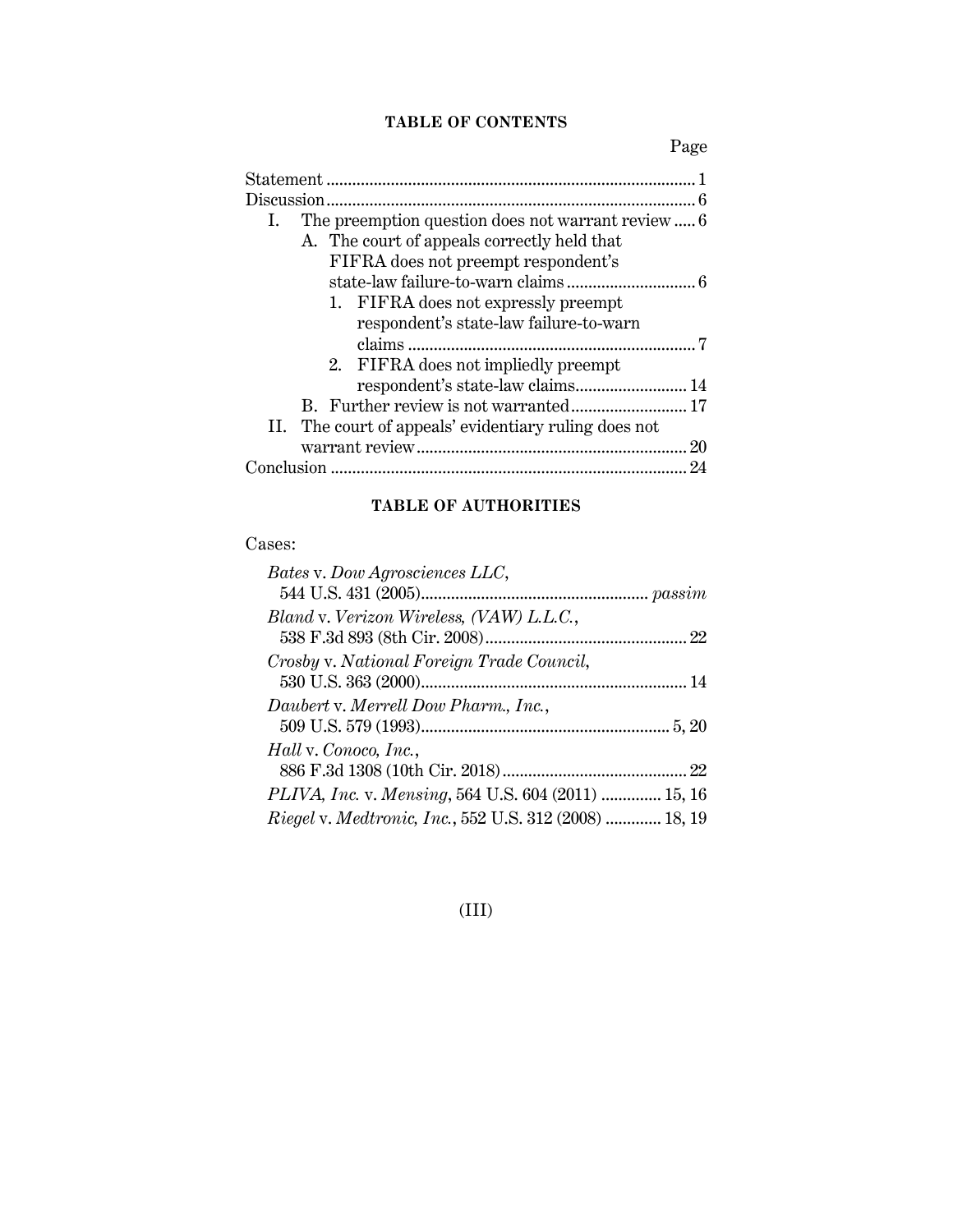| Cases—Continued:                            | Page |
|---------------------------------------------|------|
| Tamraz v. Lincoln Elec. Co.,                |      |
| 620 F.3d 665 (6th Cir. 2010), cert. denied, |      |
|                                             |      |
|                                             |      |

Statutes, regulations, and rules:

| Federal Insecticide, Fungicide, and Rodenticide Act, |  |
|------------------------------------------------------|--|
|                                                      |  |
|                                                      |  |
|                                                      |  |
|                                                      |  |
|                                                      |  |
|                                                      |  |
|                                                      |  |
|                                                      |  |
|                                                      |  |
|                                                      |  |
|                                                      |  |
|                                                      |  |
|                                                      |  |
|                                                      |  |
|                                                      |  |
|                                                      |  |
|                                                      |  |
| Medical Device Amendments of 1976,                   |  |
|                                                      |  |
| Safe Drinking Water and Toxic Enforcement Act of     |  |
| 1986, Cal. Health & Safety Code (West 2006):         |  |
|                                                      |  |
|                                                      |  |
|                                                      |  |

 ${\rm IV}$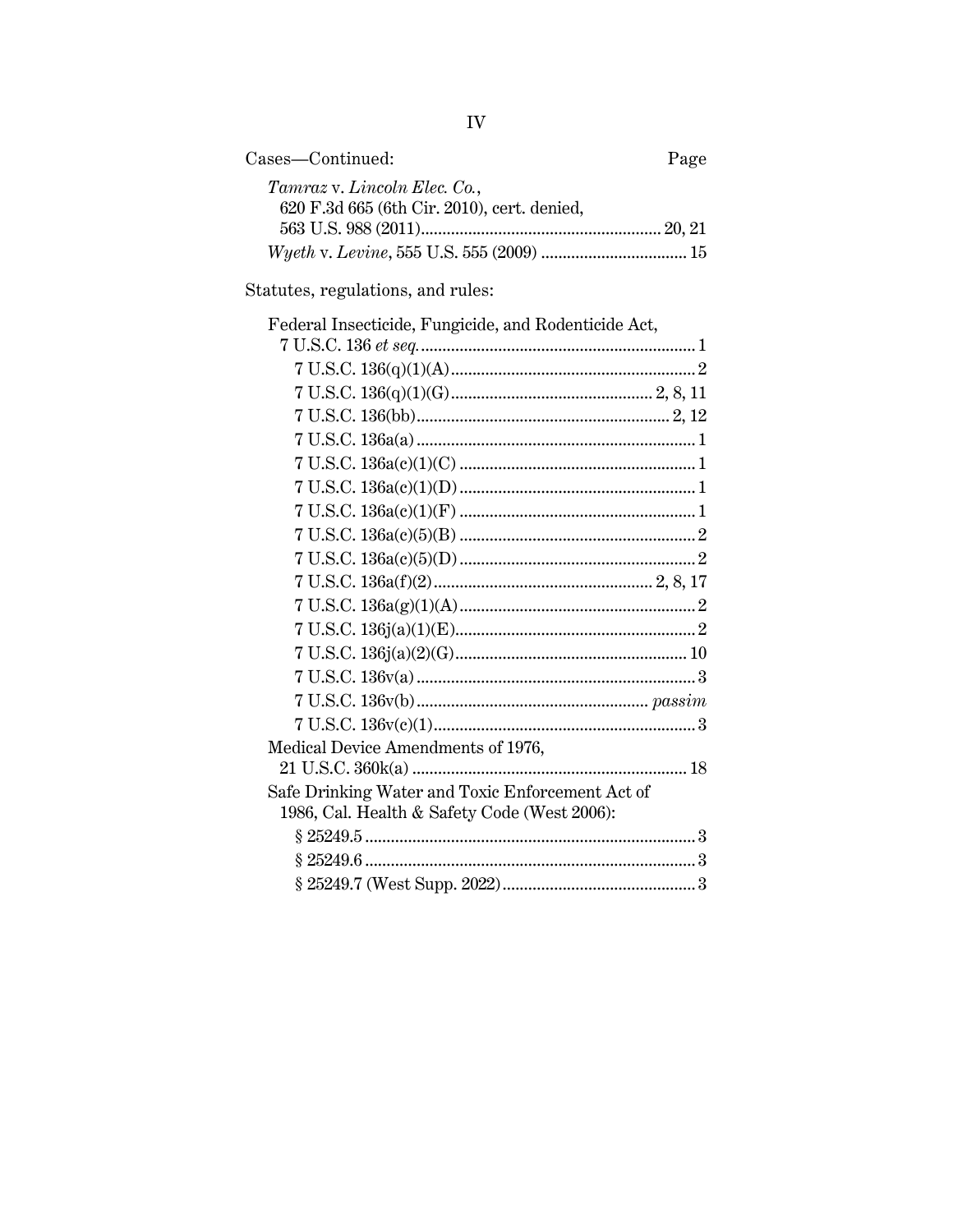| Statutes, regulations, and rules—Continued:      | Page |
|--------------------------------------------------|------|
|                                                  |      |
|                                                  |      |
|                                                  |      |
|                                                  |      |
| 40 C.F.R.:                                       |      |
|                                                  |      |
|                                                  |      |
|                                                  |      |
|                                                  |      |
|                                                  |      |
| Fed. R. Evid.:                                   |      |
|                                                  |      |
|                                                  |      |
|                                                  |      |
| Miscellaneous:                                   |      |
| Comm. on Rules of Practice & Procedure, Judicial |      |
| Conf. of the U.S., Preliminary Draft: Proposed   |      |
| Amendments to the Federal Rules of Appellate,    |      |
| Bankruptcy, Civil, and Criminal Procedure, and   |      |
| the Federal Rules of Evidence (Aug. $6, 2021$ ), |      |

## EP.

| Decision, Case Number 0178 (Jan. 22, 2020), |
|---------------------------------------------|
|                                             |
|                                             |
| reg-review-decision-case-num-0178.pdf 13    |
|                                             |
|                                             |
|                                             |
|                                             |

pending-rules-and-forms-amendments............................ 23

https://www.uscourts.gov/rules-policies/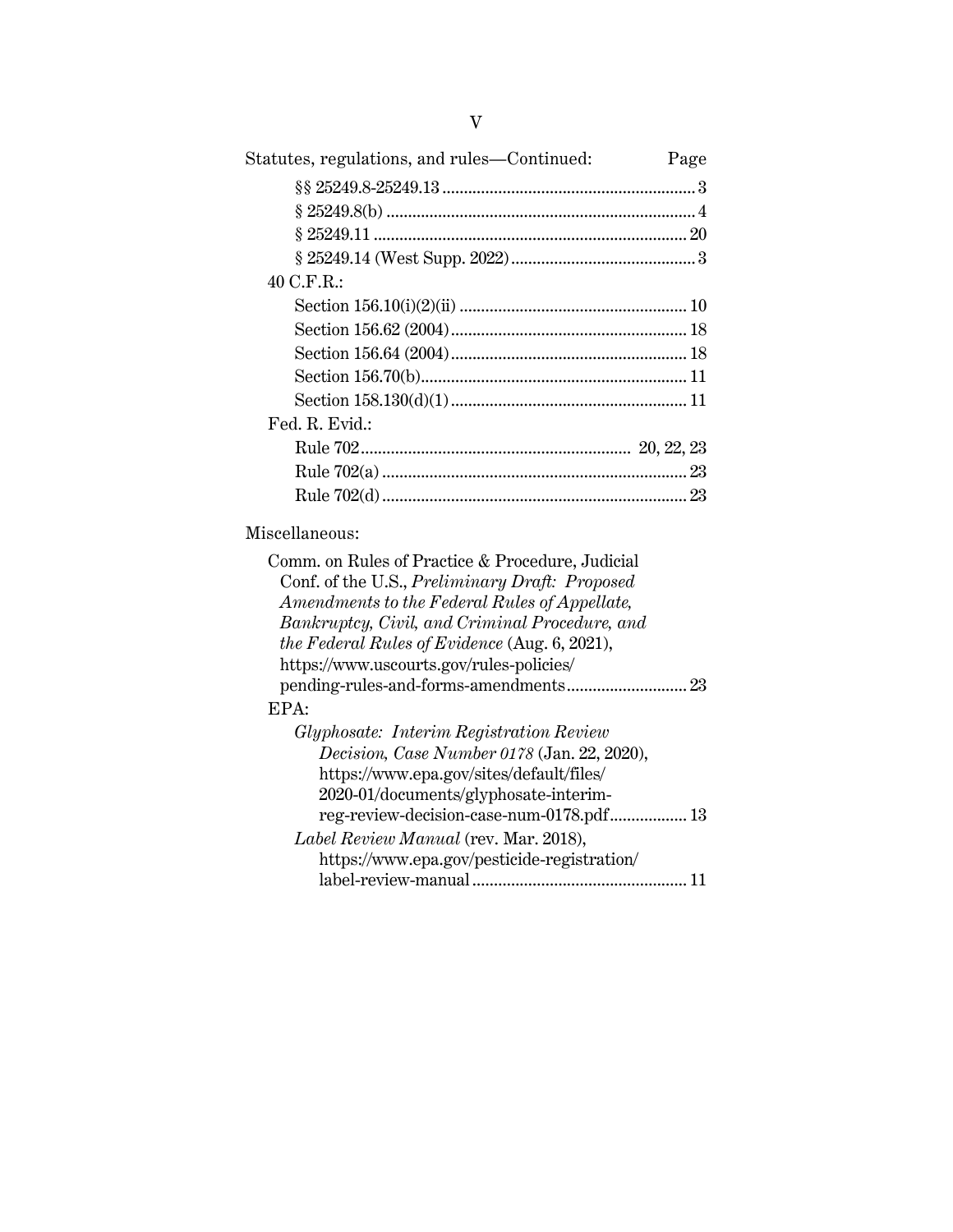| Miscellaneous—Continued:                                                                         | Page |
|--------------------------------------------------------------------------------------------------|------|
| Letter from Michal Freedhoff, Assistant Adm'r,<br>Office of Chem. Safety & Pollution Prevention, |      |
| EPA, to Lauren Zeise, Dir., Office of Envtl. Health                                              |      |
| Hazard Assessment, Cal. Envtl. Prot. Agency<br>(Apr. 8, 2022), https://oehha.ca.gov/media/       |      |
| downloads/crnr/usepaaafreedhofftooehhadirzeise-                                                  |      |
|                                                                                                  |      |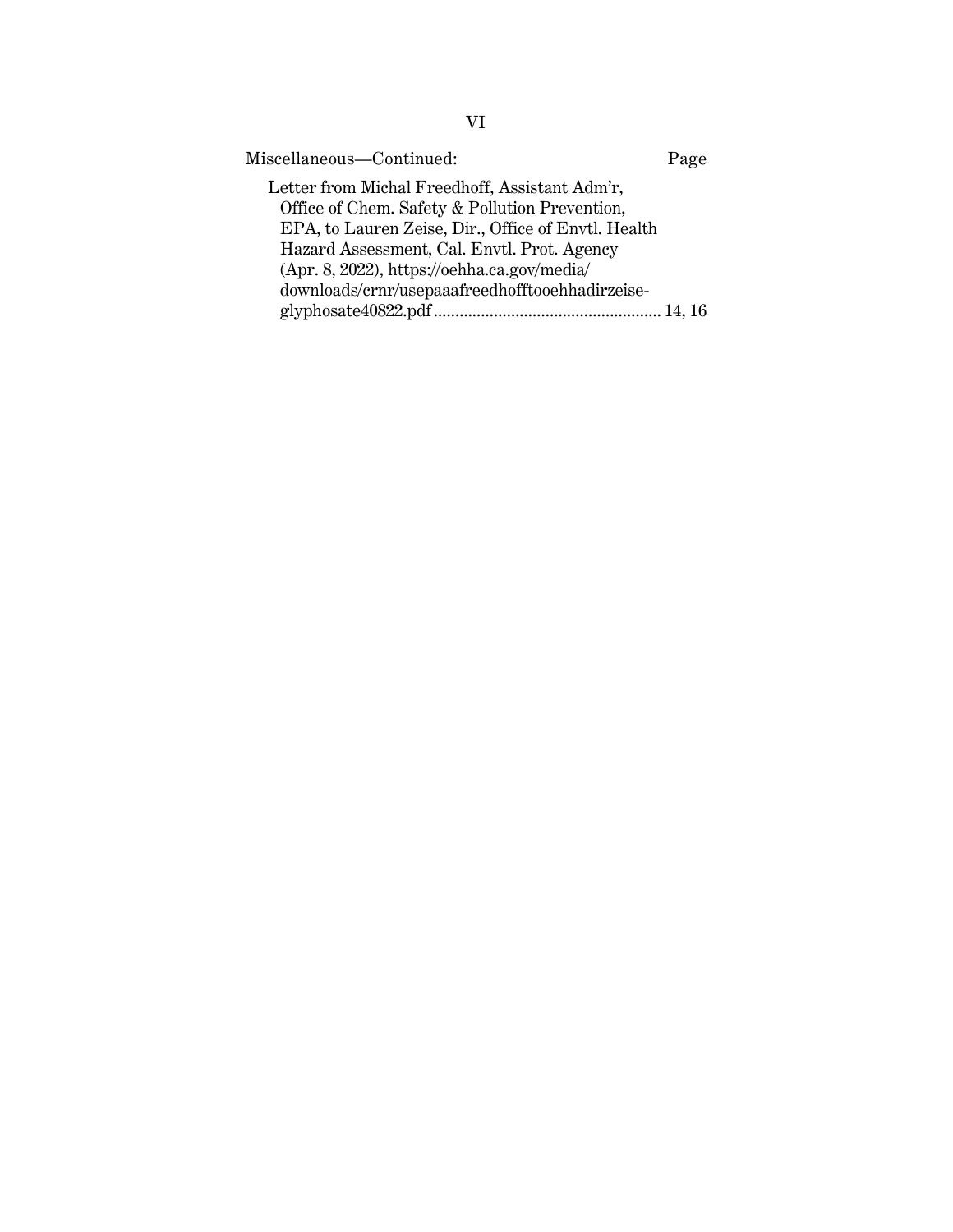## In the Supreme Court of the United States

No. 21-241 MONSANTO COMPANY, PETITIONER

*v.*

EDWIN HARDEMAN

*ON PETITION FOR A WRIT OF CERTIORARI TO THE UNITED STATES COURT OF APPEALS FOR THE NINTH CIRCUIT*

#### **BRIEF FOR THE UNITED STATES AS AMICUS CURIAE**

This brief is submitted in response to the Court's order inviting the Solicitor General to express the views of the United States. In the view of the United States, the petition for a writ of certiorari should be denied.

#### **STATEMENT**

1. a. The Federal Insecticide, Fungicide, and Rodenticide Act (FIFRA or Act), 7 U.S.C. 136 *et seq.*, prohibits the distribution or sale of a pesticide "that is not registered" by the United States Environmental Protection Agency (EPA). 7 U.S.C. 136a(a). To apply for registration, a manufacturer must submit, among other things, the product's "complete formula," "claims to be made for it," proposed labeling, and a "full description of the tests made and the results thereof upon which the claims are based." 7 U.S.C.  $136a(c)(1)(C)$ , (D), and (F).

EPA "shall register a pesticide" if the agency determines, *inter alia*, that the pesticide is efficacious; that

(1)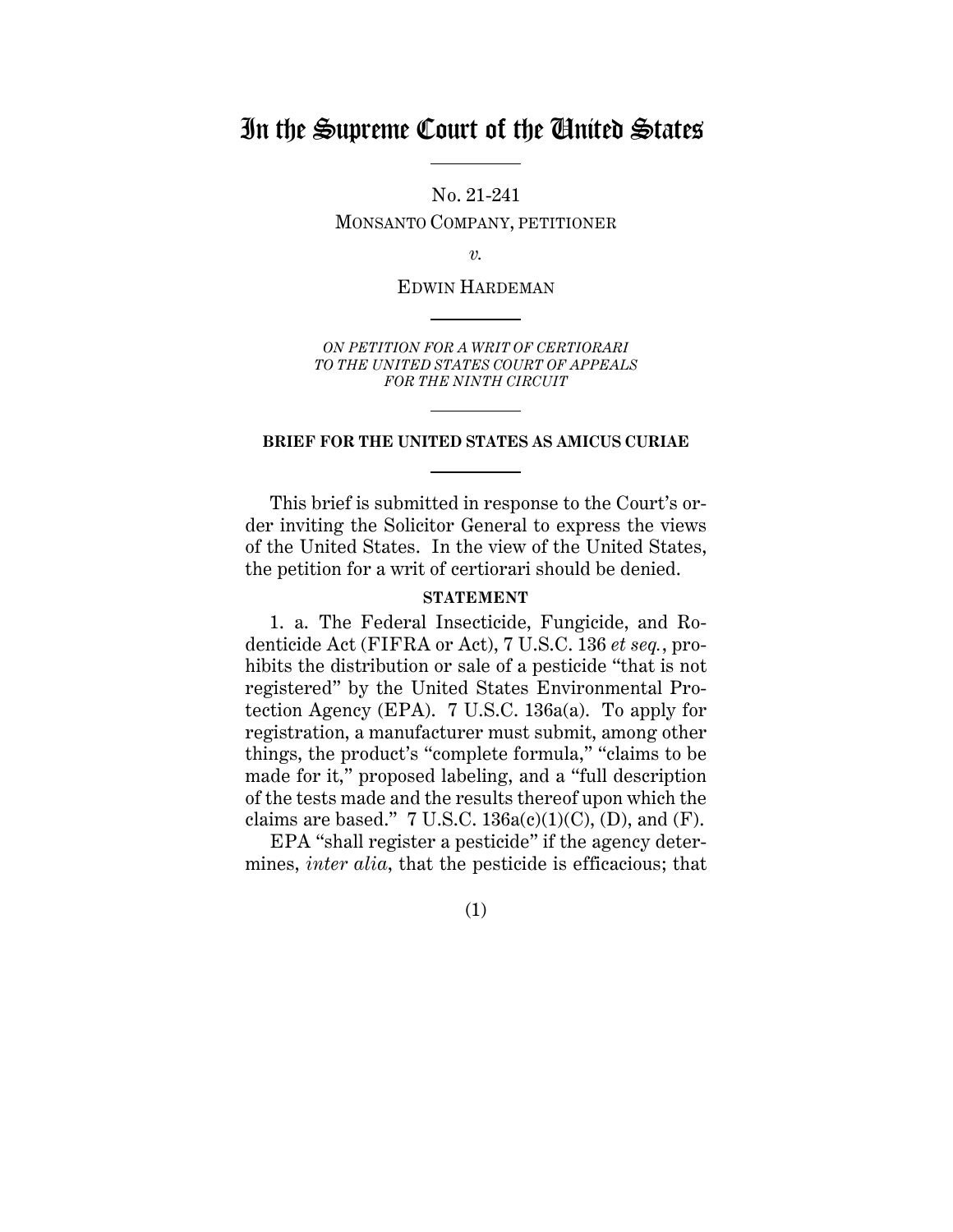its labeling \* \* \* compl[ies] with the requirements of this subchapter"; and that "when used in accordance with widespread and commonly recognized practice[,] it will not generally cause unreasonable adverse effects on the environment."  $7 \text{ U.S.C. } 136a(c)(5)(B)$  and (D). FIFRA defines "unreasonable adverse effects" to include "any unreasonable risk to man or the environment, taking into account the economic, social, and environmental costs and benefits of the use of any pesticide." 7 U.S.C. 136(bb). EPA must review a pesticide's registration every 15 years. 7 U.S.C.  $136a(g)(1)(A)$ .

"As long as no cancellation proceedings are in effect," registration of a particular pesticide "shall be prima facie evidence that the pesticide, its labeling and packaging comply with [FIFRA's] registration provisions." 7 U.S.C. 136a(f)(2). Registration cannot "be construed as a defense for the commission of any offense under" FIFRA. *Ibid.*

b. FIFRA prohibits the sale or distribution of a pesticide that is "misbranded."  $7 \text{ U.S.C. } 136j(a)(1)(E)$ . A pesticide is misbranded if its labeling "bears any statement \*\*\* which is false or misleading in any particular."  $7 \text{ U.S.C. } 136(q)(1)(\text{A}).$  A pesticide is also misbranded if it "does not contain a warning or caution statement which may be necessary and if complied with \* \* \* is adequate to protect health and the environment." 7 U.S.C.  $136(q)(1)(G)$ . "Because it is unlawful under the statute to sell a pesticide that is registered but nevertheless misbranded, manufacturers have a continuing obligation to adhere to FIFRA's labeling requirements," including by seeking EPA approval to amend a label that does not contain all "necessary warnings or cautionary statements." *Bates* v. *Dow Agrosciences LLC*, 544 U.S. 431, 438-439 (2005).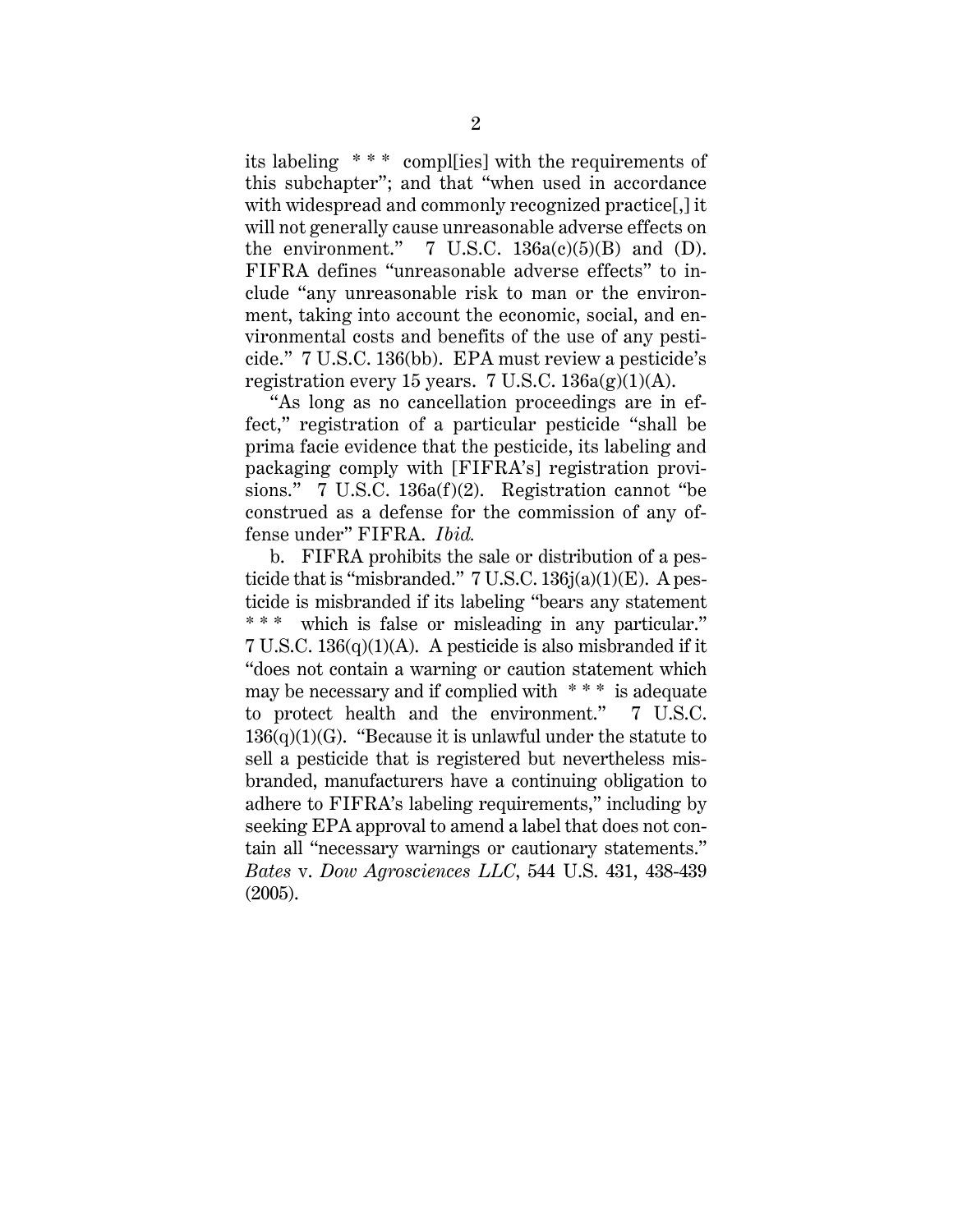c. "In general," a State may "regulate the sale or use of any federally registered pesticide" within its borders, so long as "the regulation does not permit any sale or use prohibited by" FIFRA. 7 U.S.C. 136v(a) (emphasis omitted). In certain circumstances, a State may also "provide registration for additional uses of federally registered pesticides" in order "to meet special local needs" "within such State." 7 U.S.C. 136v(c)(1). In the interest of "[u]niformity," however, a State may not "impose or continue in effect any requirements for labeling or packaging in addition to or different from those required under" FIFRA. 7 U.S.C. 136v(b) (emphasis omitted).

2. Petitioner "Monsanto Company manufactures Roundup, a pesticide with the active ingredient glyphosate." Pet. App. 2a. EPA has registered pesticides containing glyphosate since 1974. *Id*. at 4a. In 1985, EPA classified glyphosate as a possible human carcinogen based on kidney tumors observed in a study of effects on mice. *Ibid*. Since then, however, EPA has repeatedly concluded that glyphosate is unlikely to cause cancer in humans. *Ibid.* Roundup's EPA-approved product label does not currently contain a warning that glyphosate may pose a cancer risk to humans. See *id.* at 14a.

In 2015, a working group at the International Agency for Research on Cancer (IARC) classified glyphosate as a possible human carcinogen. Pet. App. 5a. Under California's Safe Drinking Water and Toxic Enforcement Act of 1986, Cal. Health & Safety Code §§ 25249.5, 25249.6, 25249.8-25249.13 (West 2006); *id*. §§ 25249.7, 25249.14 (West Supp. 2022), known as Proposition 65, a substance must be accompanied by a warning "if a body considered to be authoritative by" state experts (which includes IARC) "has formally identified" the substance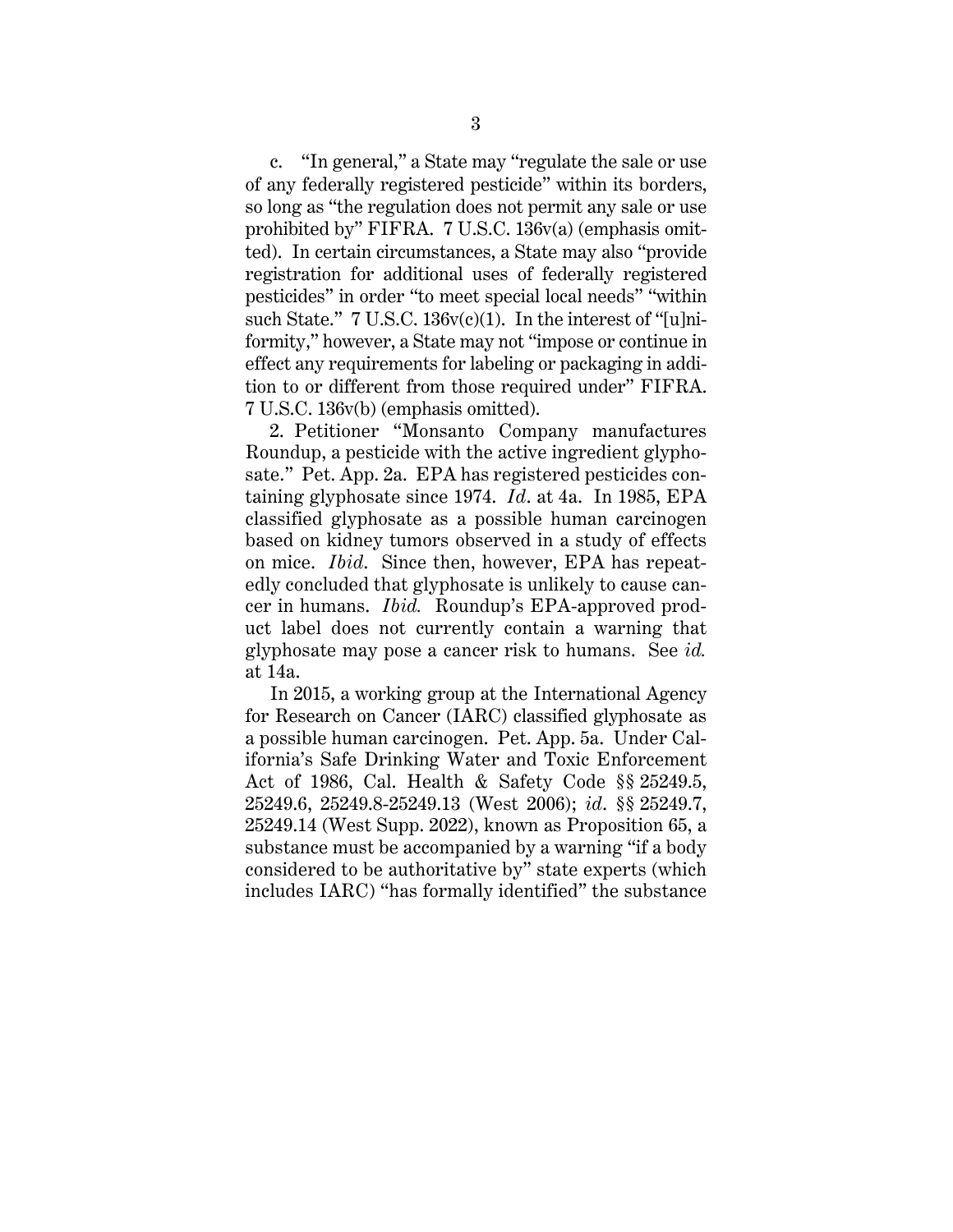"as causing cancer," *id.* § 25249.8(b) (West 2006). In 2017, based on the IARC finding, California "categorized glyphosate as a chemical known to the state to cause cancer." Pet. App. 5a-6a.

In response, several registrants sought EPA approval to amend the labels of glyphosate-containing products to include a statement that California had determined that glyphosate may cause cancer. See Gov't C.A. Amicus Br. 10. EPA initially approved some of these requests, allowing manufacturers to include a cancer warning in the "Optional Marketing Statements" section of those product labels. *Id.* at 10, 18-19 n.14. In 2019, however, the Director of the Registration Division of EPA's Office of Pesticide Programs issued a letter to registrants of glyphosate-containing products addressing the Proposition 65 default language. Pet. App. 195a-197a. The letter stated that, because EPA had determined that glyphosate is "'not likely to be carcinogenic to humans,' \* \* \* pesticide products bearing the Proposition 65 warning statement due to the presence of glyphosate are misbranded" under FIFRA*. Id.* at 196a.

3. In 2015, respondent Edwin Hardeman was diagnosed with non-Hodgkin's lymphoma. Pet. App. 7a. In 2016, he sued petitioner, alleging that his use of Roundup from the mid-1980s to 2012 had caused his cancer. *Ibid*. Respondent alleged, *inter alia*, that petitioner had tortiously failed to warn of cancer risks posed by Roundup.

Before trial, the district court rejected petitioner's argument that FIFRA preempted the failure-to-warn claims. Pet. App. 7a. At trial, over petitioner's objection, the district court admitted medical testimony on disease causation from three of respondent's experts.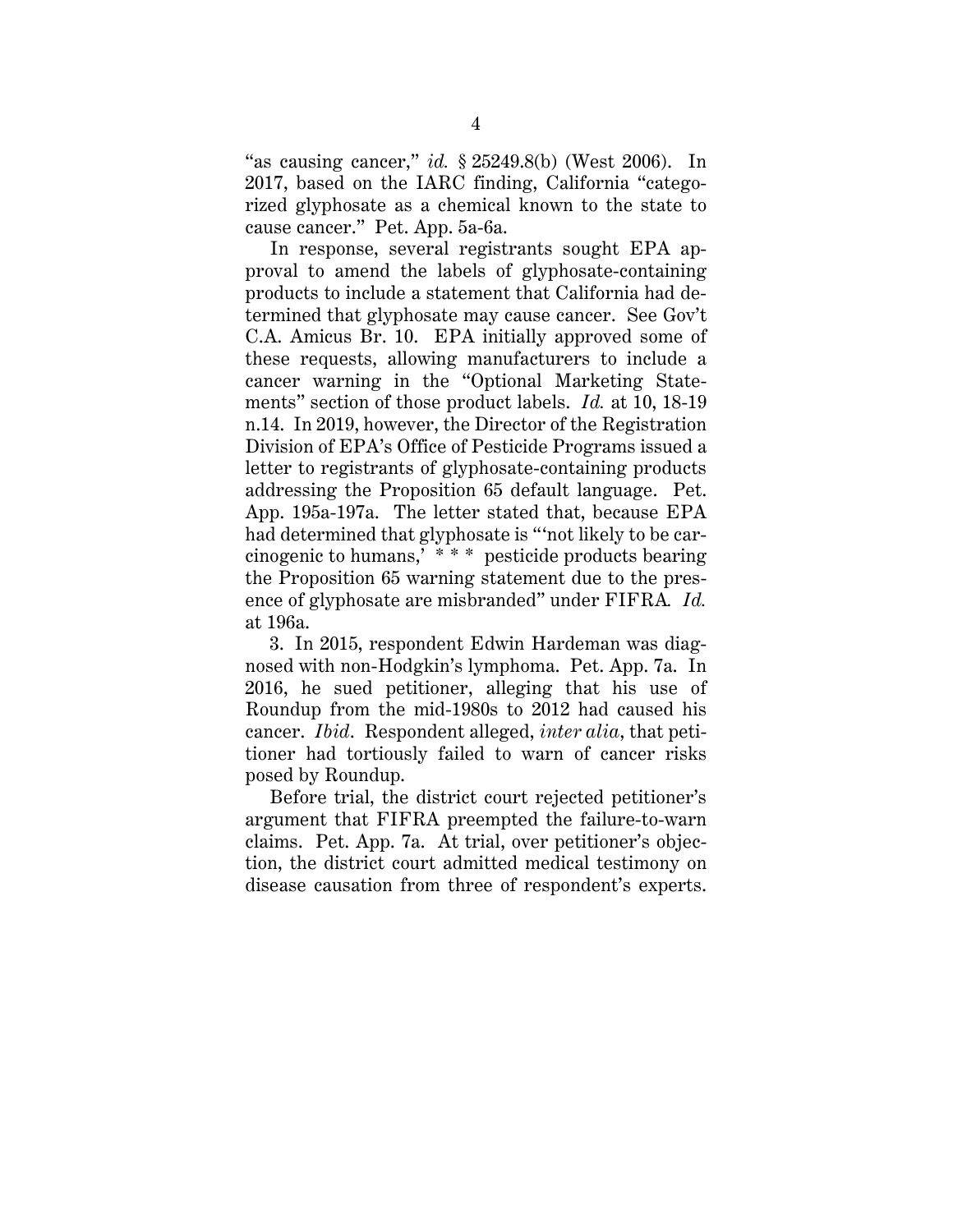*Id.* at 8a. The jury returned a verdict in respondent's favor on the failure-to-warn claims, concluding that Roundup exposure was a "substantial factor" in causing his cancer and that petitioner had failed to warn of the carcinogenic risks associated with Roundup. *Id.* at 10a.

4. The court of appeals affirmed. Pet. App. 1a-69a.

a. The court of appeals held that FIFRA does not preempt respondent's failure-to-warn claims. The court explained that, "[b]ecause FIFRA's misbranding requirements parallel those of California's common law duty, [respondent's] failure-to-warn claims effectively enforce FIFRA's requirement against misbranding and are thus not expressly preempted." Pet. App. 13a. The court rejected petitioner's argument that EPA's registration of Roundup without a cancer warning on the label preempts any state-law rule requiring such a warning. *Id.* at 14a. The court explained that a pesticide can be misbranded even if it has been registered because EPA's approval of a label is prima facie but not conclusive evidence of FIFRA compliance. *Id.* at 14a-15a. The court further held that neither EPA's approval of Roundup's label nor EPA's 2019 letter "carrie[d] the force of law necessary to have preemptive effect." *Id.* at 16a. The court likewise rejected petitioner's impliedpreemption argument, holding that petitioner had not established that compliance with both federal and state labeling requirements was impossible. *Id.* at 19a-22a.

b. The court of appeals rejected petitioner's challenge to the admission of respondent's expert medical testimony. The court explained that the district court had "applied the correct legal standard under [*Daubert*  v. *Merrell Dow Pharmaceuticals, Inc.*, 509 U.S. 579 (1993),] and did not abuse its discretion by admitting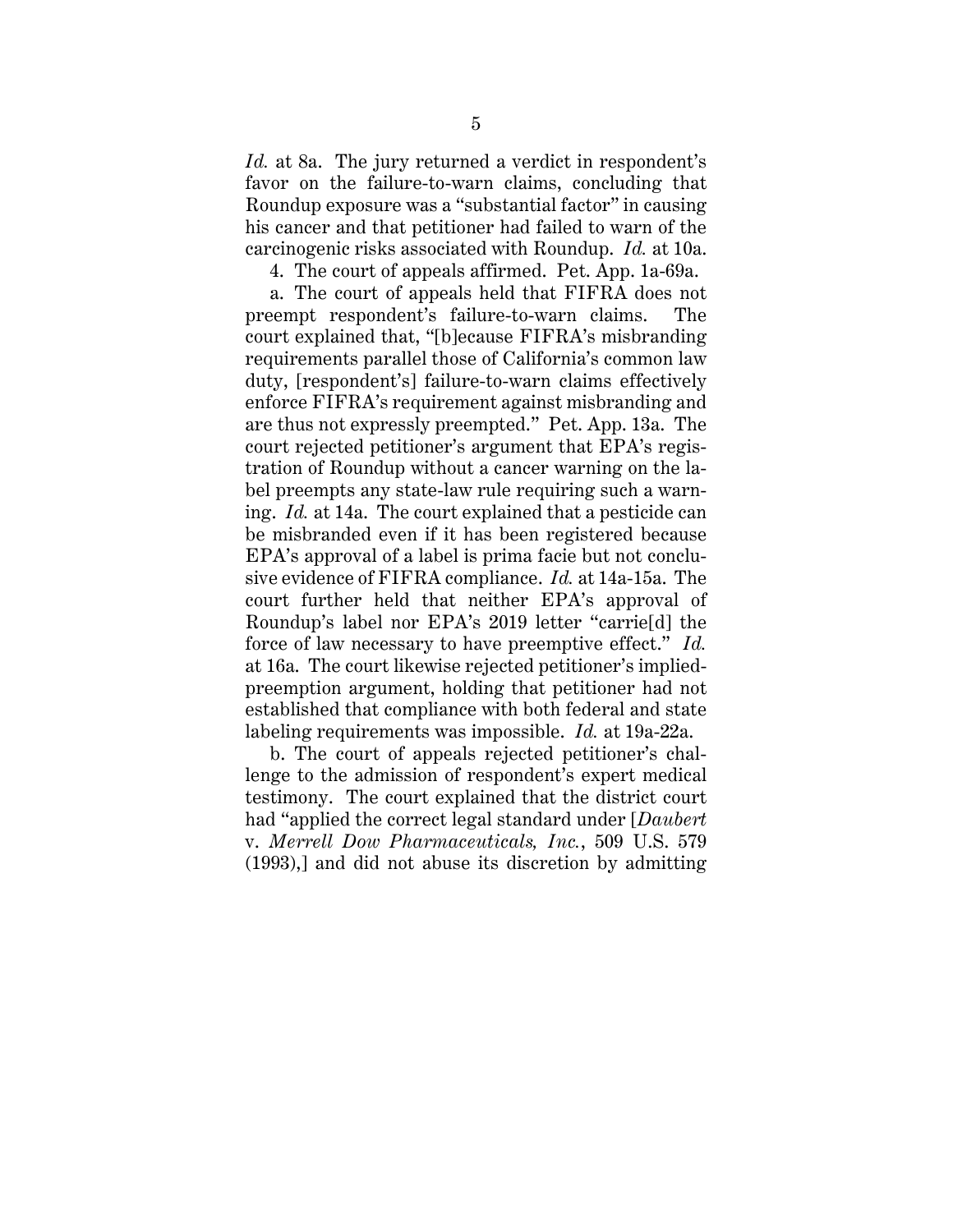[respondent's] general and specific causation expert testimony." Pet. App. 22a.

#### **DISCUSSION**

The court of appeals correctly held that FIFRA does not preempt respondent's claims, and that decision does not conflict with any decision of this Court or another court of appeals. The court's evidentiary ruling likewise does not conflict with the standards applied by other circuits in considering the admissibility of expert testimony. The petition for a writ of certiorari should be denied.

In the court of appeals, the United States filed an amicus brief that (a) took the position that FIFRA expressly preempts all health-related state pesticide labeling requirements that differ from the labeling approved by EPA and (b) briefly suggested that FIFRA also impliedly preempted respondent's claims. Gov't C.A. Amicus Br. 13-14, 18 n.14, 23-24. In light of the court of appeals' decision and the change in Administration, the United States has reexamined the arguments it made below. Although some aspects of EPAapproved labeling may preempt particular state-law requirements, EPA's approval of labeling that does not warn about particular chronic risks does not by itself preempt a state-law requirement to provide such warnings.

### **I. THE PREEMPTION QUESTION DOES NOT WARRANT REVIEW**

## **A. The Court Of Appeals Correctly Held That FIFRA Does Not Preempt Respondent's State-Law Failure-To-Warn Claims**

Petitioner argues that EPA's approval of pesticide labeling without a chronic-risk warning triggers FIFRA's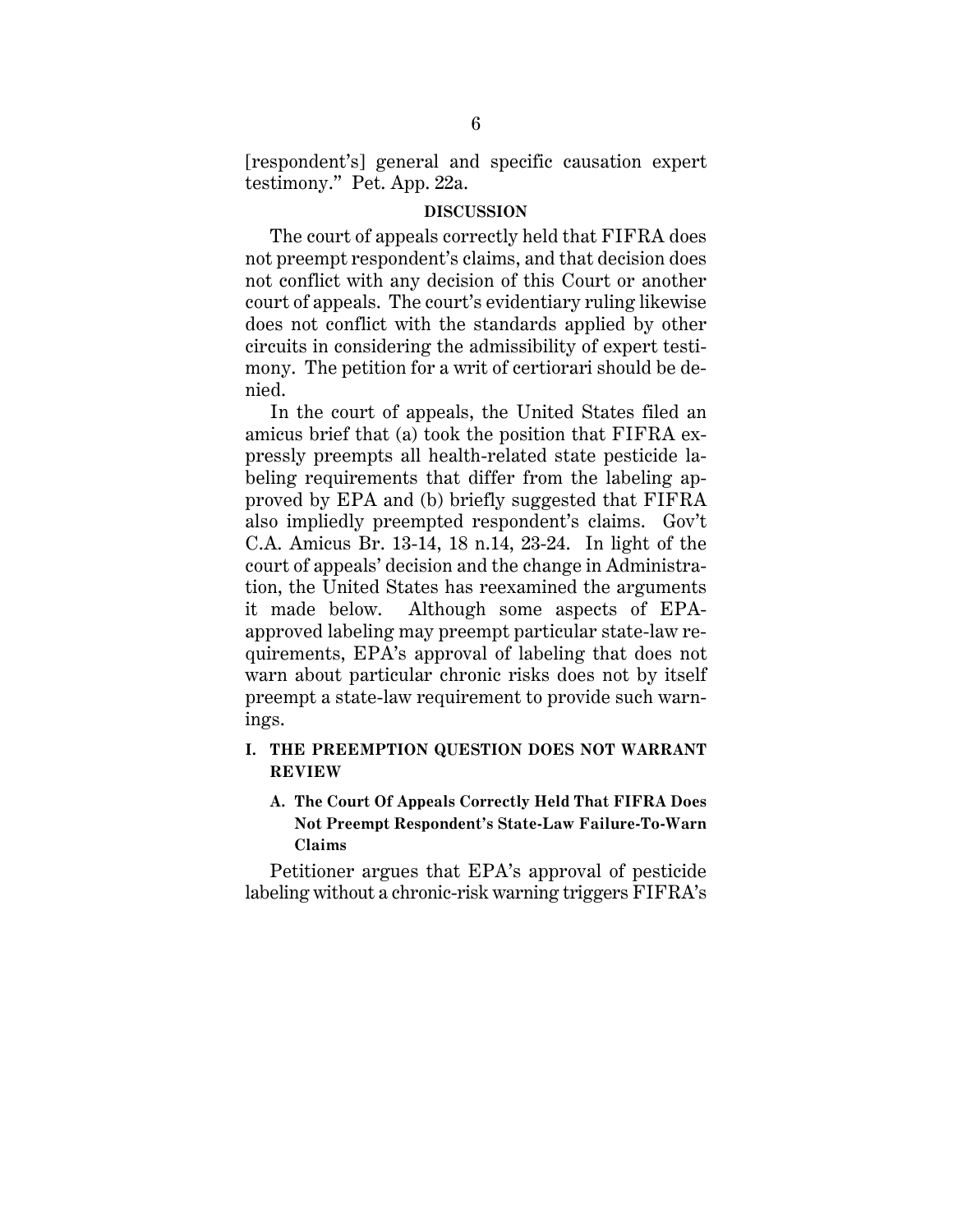express-preemption provision, 7 U.S.C. 136v(b), and categorically preempts any state-law requirement to provide such a warning. That is incorrect. Petitioner likewise has not established that FIFRA impliedly preempts respondent's claims.

#### *1. FIFRA does not expressly preempt respondent's state-law failure-to-warn claims*

a. In *Bates* v. *Dow Agrosciences LLC*, 544 U.S. 431 (2005), this Court characterized Section 136v(b)'s preemptive effect as "narrow, but still important." *Id.* at 452. The Court explained that, "[f]or a particular state rule to be pre-empted, it must satisfy two conditions": "[I]t must be a requirement '*for labeling or packaging*,' " and it must impose a labeling or packaging requirement that is "'*in addition to or different from* those required under [FIFRA].'" *Id.* at 444; see 7 U.S.C. 136v(b). The Court held that common-law tort rules that subject manufacturers to potential failure-towarn liability are "requirements for labeling or packaging" under Section 136v(b). *Bates*, 544 U.S. at 446. It further held, however, that such a "state-law labeling requirement is not pre-empted by § 136v(b) if it is equivalent to, and fully consistent with, FIFRA's misbranding provisions." *Id.* at 447.

In so holding, the *Bates* Court emphasized that FIFRA "authorizes a relatively decentralized scheme that preserves a broad role for state regulation." 544 U.S. at 450. While acknowledging that it would be unworkable to have "50 different labeling regimes prescribing the color, font size, and wording of warnings," the Court construed FIFRA as expressly preempting only those state laws that "would impose a labeling requirement that diverges from those set out in FIFRA and its implementing regulations." *Id.* at 452.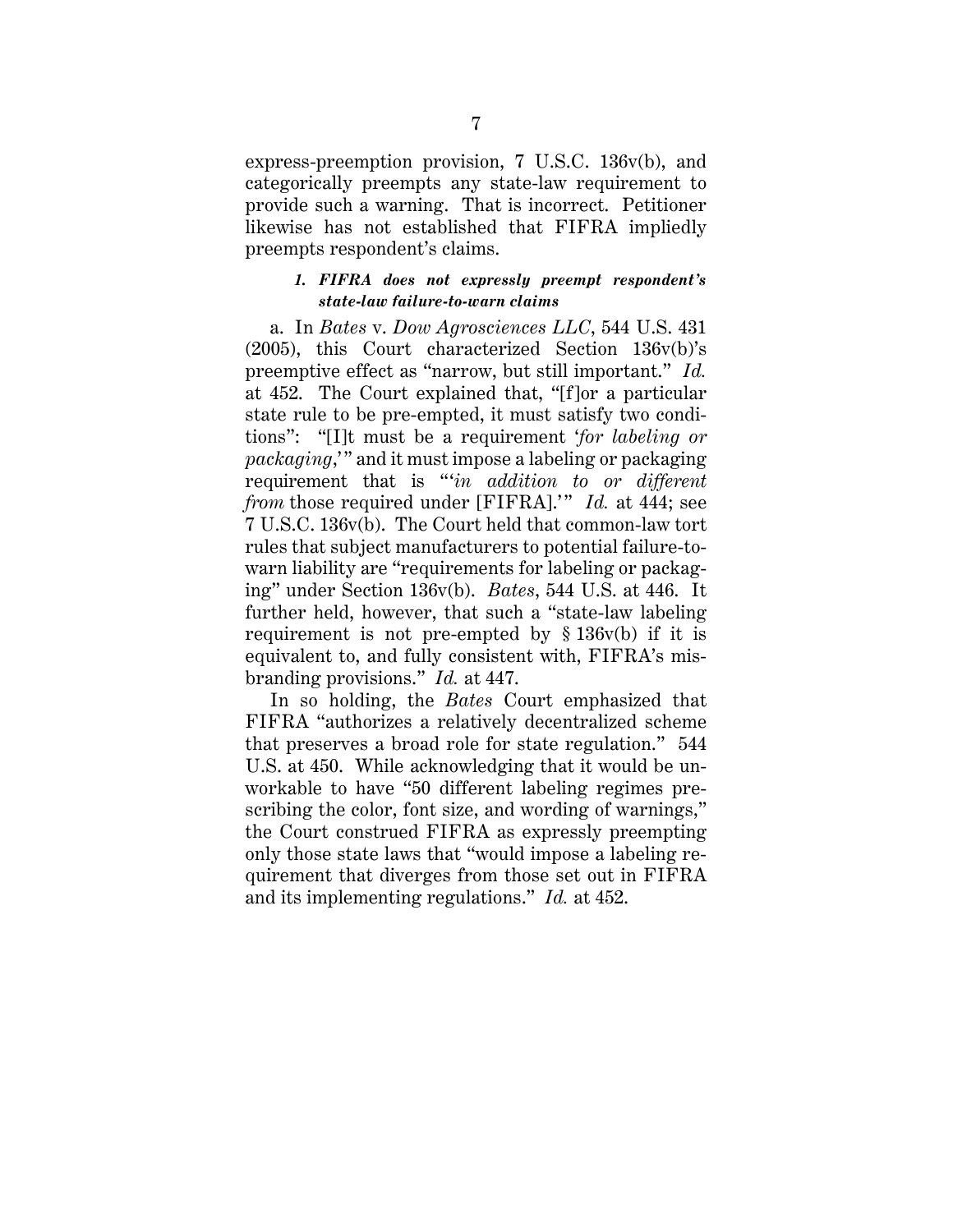b. The court of appeals held that California common law parallels FIFRA's misbranding prohibition: California requires a warning against a known or knowable risk, while FIFRA requires a warning "necessary" and "adequate to protect health." Pet. App. 13a (quoting 7 U.S.C. 136(q)(1)(G)). Petitioner has not disputed, in this Court or the court of appeals, that California law is "fully consistent" with the statutory misbranding prohibition. *Bates*, 544 U.S. at 447. Likewise, petitioner does not identify any EPA regulation that "refine[s]" FIFRA's misbranding standard, *id.* at 453 n.27, in a way that bears on the preemption question here.

Instead, petitioner principally asserts that EPA's registration of a specific pesticide and approval of its proposed labeling creates a more particularized FIFRA labeling "requirement" that categorically preempts any State from requiring additional warnings. Pet. 13-14. Accordingly, petitioner argues, EPA's registration of Roundup without a cancer warning on the labeling preempts any imposition of state-law tort liability for failure to provide such a warning. *Ibid.* The court of appeals correctly rejected that argument. Pet. App. 14a-16a.

FIFRA states that registration is not a "defense for the commission of any offense" under FIFRA, but is simply "prima facie evidence that the pesticide, its labeling[,] and packaging comply with the registration provisions" of FIFRA. 7 U.S.C. 136a(f)(2). The Act thus makes clear that a particular pesticide may be found to violate FIFRA's misbranding prohibition even though EPA approved the labeling when registering the pesticide. See Pet. App. 14a-15a. Section 136a(f)(2) does not directly address preemption of state law. But the fact that "EPA's labeling determinations are not dispositive of FIFRA compliance" supports the court of appeals' conclusion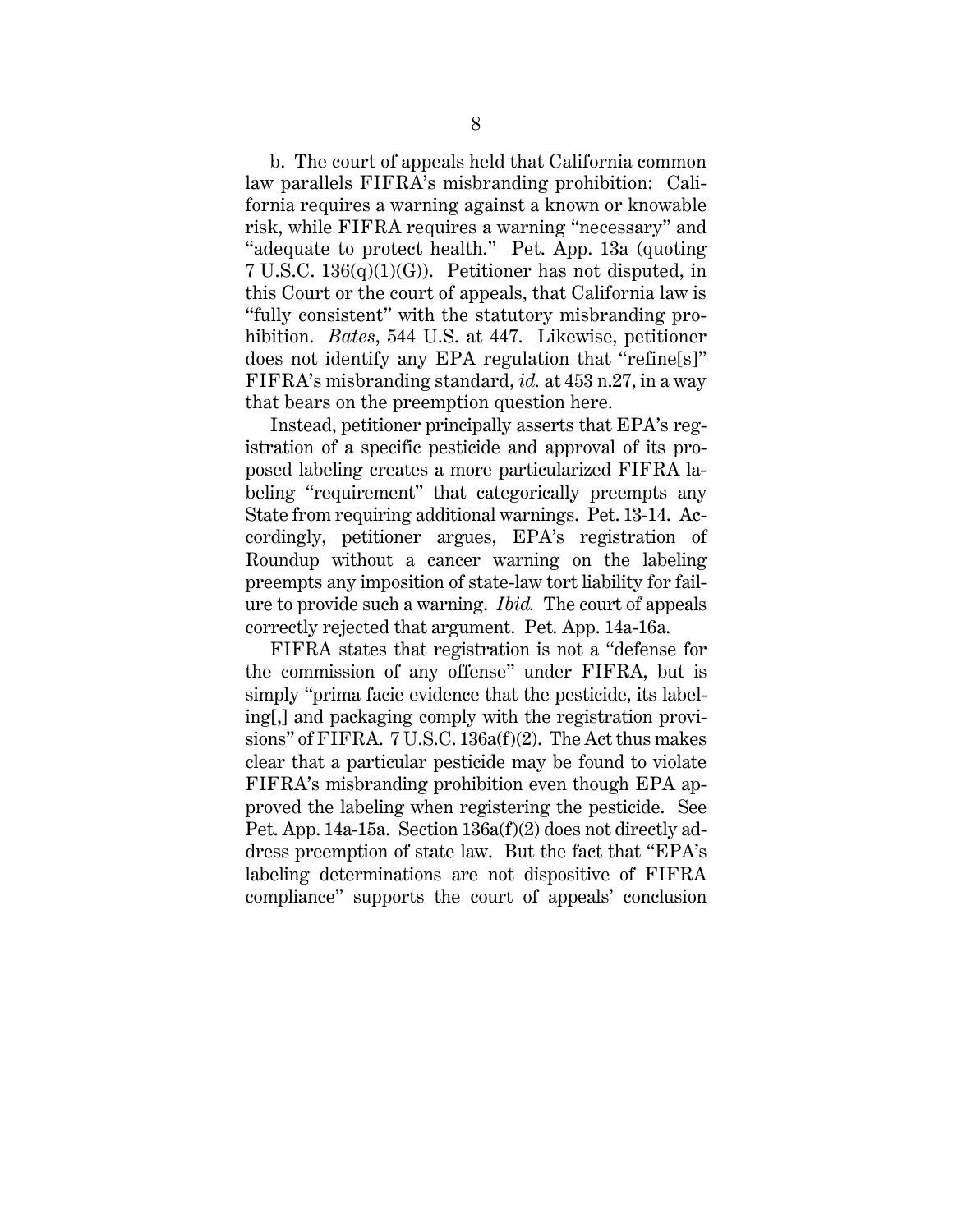that, for purposes of preemption under Section 136v(b), those determinations "similarly are not conclusive as to which common law requirements are 'in addition to or different from' the requirements imposed by FIFRA." *Id*. at 15a (quoting 7 U.S.C. 136v(b)).

Petitioner contends that the court of appeals "assessed FIFRA's requirements at too high a level of generality," Pet. 14, by declining to treat specific EPA pesticideregistration approvals as establishing particularized FIFRA "requirements" under Section 136v(b). But the court's approach is faithful to *Bates*. In remanding the case for further proceedings in the lower courts, the *Bates* Court "emphasize[d] that a state-law labeling requirement must in fact be equivalent to a requirement under FIFRA in order to survive pre-emption." 544 U.S. at 453. The Court indicated, however, that in determining whether this equivalence existed, the lower courts should compare the generally applicable state-law standard to the requirements imposed by FIFRA and by EPA's implementing regulations. *Id*. at 453-454. And while the Court recognized that "a manufacturer should not be held liable under a state labeling requirement \* \* \* unless the manufacturer is also liable for misbranding as defined by FIFRA," *id*. at 454, it did not suggest that EPA's prior approval of the manufacturer's labeling would preclude a state-law plaintiff from making that showing. To the contrary, the *Bates* Court allowed the suit before it to go forward even though the plaintiffs' claim was premised on the defendant's failure to provide cautionary language that did not appear on the EPA-approved label. See *id*. at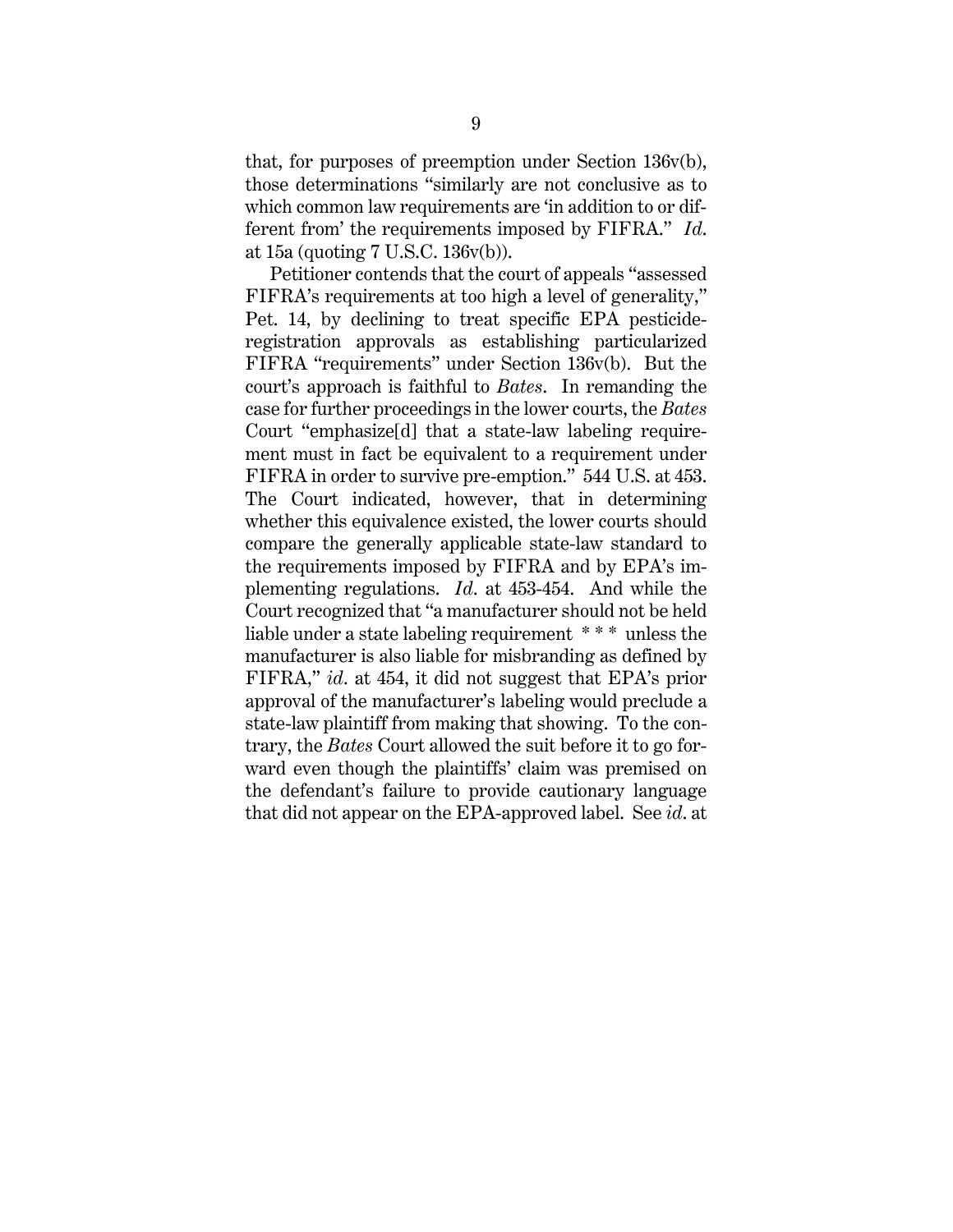434-435. That disposition would be inexplicable under petitioner's view of the statute. 1

That does not mean that EPA registration and labeling decisions are *never* preemptive. FIFRA and EPA regulations identify aspects of EPA-approved pesticide labeling that carry the force of law. For example, FIFRA and its implementing regulations make "use" requirements on EPA-approved labeling mandatory and enforceable against the user. See 7 U.S.C.  $136j(a)(2)(G)$  ("[I]t shall be unlawful for any person \* \* \* to use any registered pesticide in a manner inconsistent with its labeling.");  $40 \text{ C.F.R. } 156.10(i)(2)(ii)$  ("It is a violation of Federal law to use this product in a manner inconsistent with its labeling."). These enforceable "use" restrictions may operate as FIFRA "requirements" with preemptive effect, generally barring States from permitting uses that EPA-approved labeling prohibits. See *Bates*, 544 U.S. at 453 ("State-law requirements must also be measured against any relevant EPA regulations.").

Neither FIFRA nor its implementing regulations, however, specifically address warnings for chronic health risks like carcinogenicity. No FIFRA provision or EPA

<sup>1</sup> Petitioner suggests that the Court's analysis in *Bates* was limited to claims about a pesticide's efficacy, because EPA does not review efficacy claims in the registration process. Pet. Reply Br. 4-5. But the *Bates* Court did not suggest that the preemption test it articulated was limited in this manner. The Court discussed the application of its preemption test to a hypothetical "failure-to-warn claim alleging that a given pesticide's label should have stated 'DANGER' instead of the more subdued 'CAUTION.'" *Bates*, 544 U.S. at 453. The Court found that such a claim "would be preempted," not because it concerned safety rather than efficacy warnings, but "because it is inconsistent with" a specific EPA regulation. *Ibid.*; see pp. 17-18, *infra*.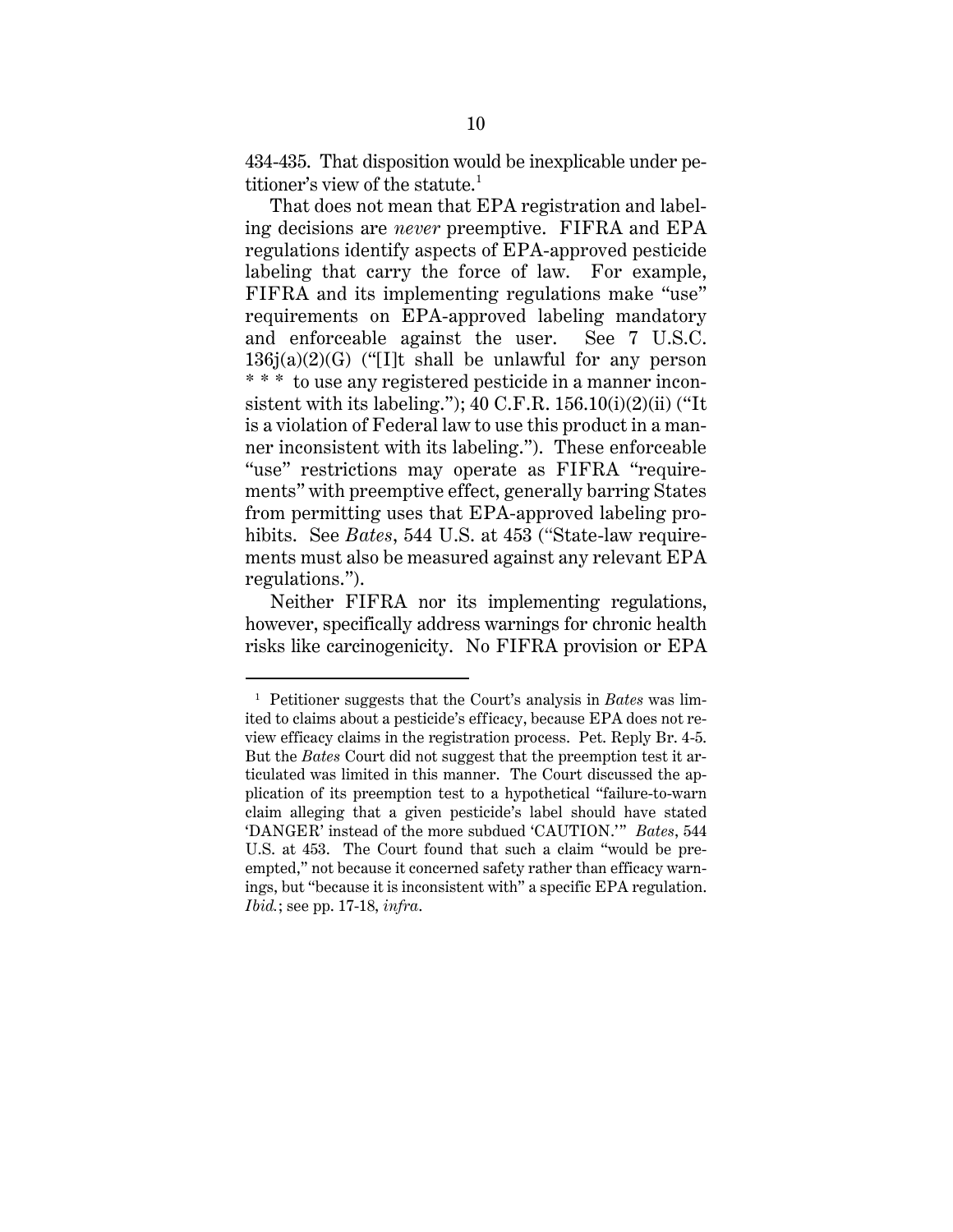regulation either requires or precludes warnings about harm a pesticide may cause to human health through long-term exposure. And EPA does not typically use the registration process to address those harms by requiring chronic-risk warnings on a pesticide's labeling. Rather, EPA primarily seeks to control such risks through use limitations or, where appropriate, cancellation proceedings. $^{2}$ 

EPA regulations likewise do not purport to define the full universe of labeling that might be necessary and adequate "to protect health and the environment." 7 U.S.C.  $136(q)(1)(G)$ . EPA guidance allows a manufacturer to propose state-mandated chronic-risk warnings, such as Proposition 65 warnings, so long as the state-law terminology does not conflict with language in the EPA-approved label. See EPA, *Label Review Manual*, Ch. 7, § IV.A.4, at 7-4 (rev. Mar. 2018), https://www.epa.gov/pesticideregistration/label-review-manual; see also, *e.g.*, *id.* Ch. 3 § V.B, at 3-14 (allowing registrants to include "[a]dvisory statements" about "product characteristics and how to maximize safety and efficacy," so long as such statements "do not conflict with mandatory statements, are not false or misleading, and do not otherwise violate statutory or regulatory requirements"). Against that backdrop, EPA's approval of pesticide labeling without a chronicrisk warning is not naturally characterized as a FIFRA "requirement" that no such warning appear. See *Bates*, 544 U.S. at 445 (explaining, with specific reference to Section 136v(b)'s preemptive scope, that "[a] requirement is

<sup>2</sup> By contrast, EPA regulations specifically address warnings about how products should be handled to avoid acute, rather than chronic, hazards to human health. See 40 C.F.R. 156.70(b), 158.130(d)(1).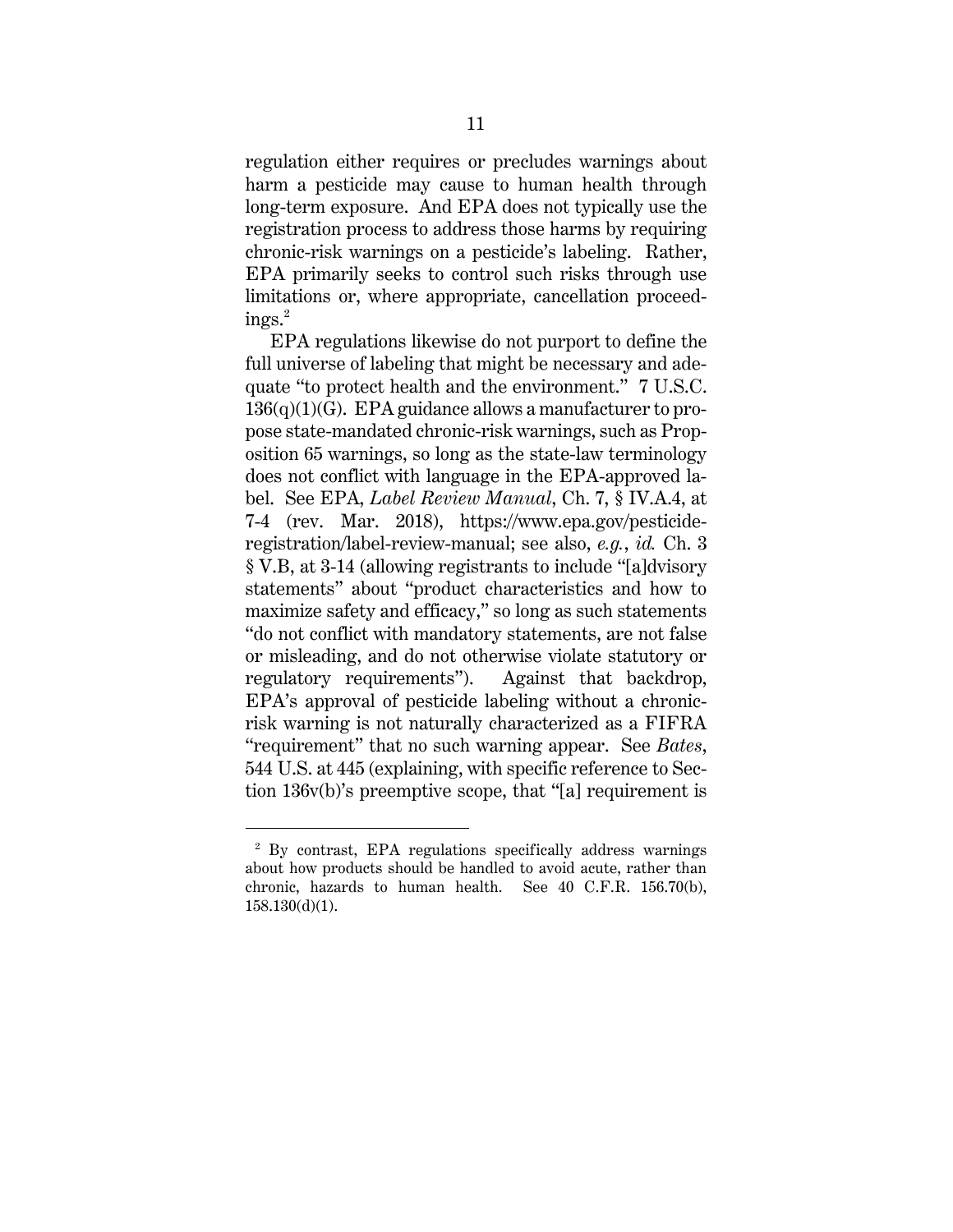a rule of law that must be obeyed"); see also *id*. at 449 (noting "[t]he long history of tort litigation against manufacturers of poisonous substances," and declining to construe Section 136v(b) as "depriv[ing] injured parties of a long available form of compensation").<sup>3</sup>

c. Petitioner also contends that respondent's claims are preempted even if EPA's approval of pesticide labeling does not categorically preempt all state-law tort claims that are premised on the alleged inadequacy of a manufacturer's label-compliant warnings. Petitioner emphasizes (i) EPA's longstanding view that glyphosate is not carcinogenic; and (ii) the 2019 letter in which the Director of the Registration Division of EPA's Office of Pesticide Programs stated that a pesticide would be misbranded if its labeling included a Proposition 65 warning that linked glyphosate to cancer risks. Pet. 13-14. Neither contention alters the preemption analysis.

EPA has long concluded that glyphosate is not likely to be carcinogenic to humans and has repeatedly articulated that view in registration decisions spanning decades. Pet. App. 4a. But inconsistency between state and federal risk assessments does not alone preempt enforcement of state tort law. Rather, Section 136v(b) preempts only those state-law "requirements for labeling or packaging"

<sup>3</sup> EPA's registration of a particular pesticide is reviewed every 15 years, based in significant part on proposed labeling and scientific studies submitted by the manufacturer. See pp. 1-2, *supra*. Through that periodic-review process, EPA reassesses the risks and benefits of particular pesticides under the "unreasonable adverse effect" standard, 7 U.S.C. 136(bb). Petitioner's preemption theory ignores the possibility that the manufacturer's submissions to EPA may be inaccurate or incomplete, or that evolving science will cast doubt on the adequacy of approved labeling before the next periodic review occurs.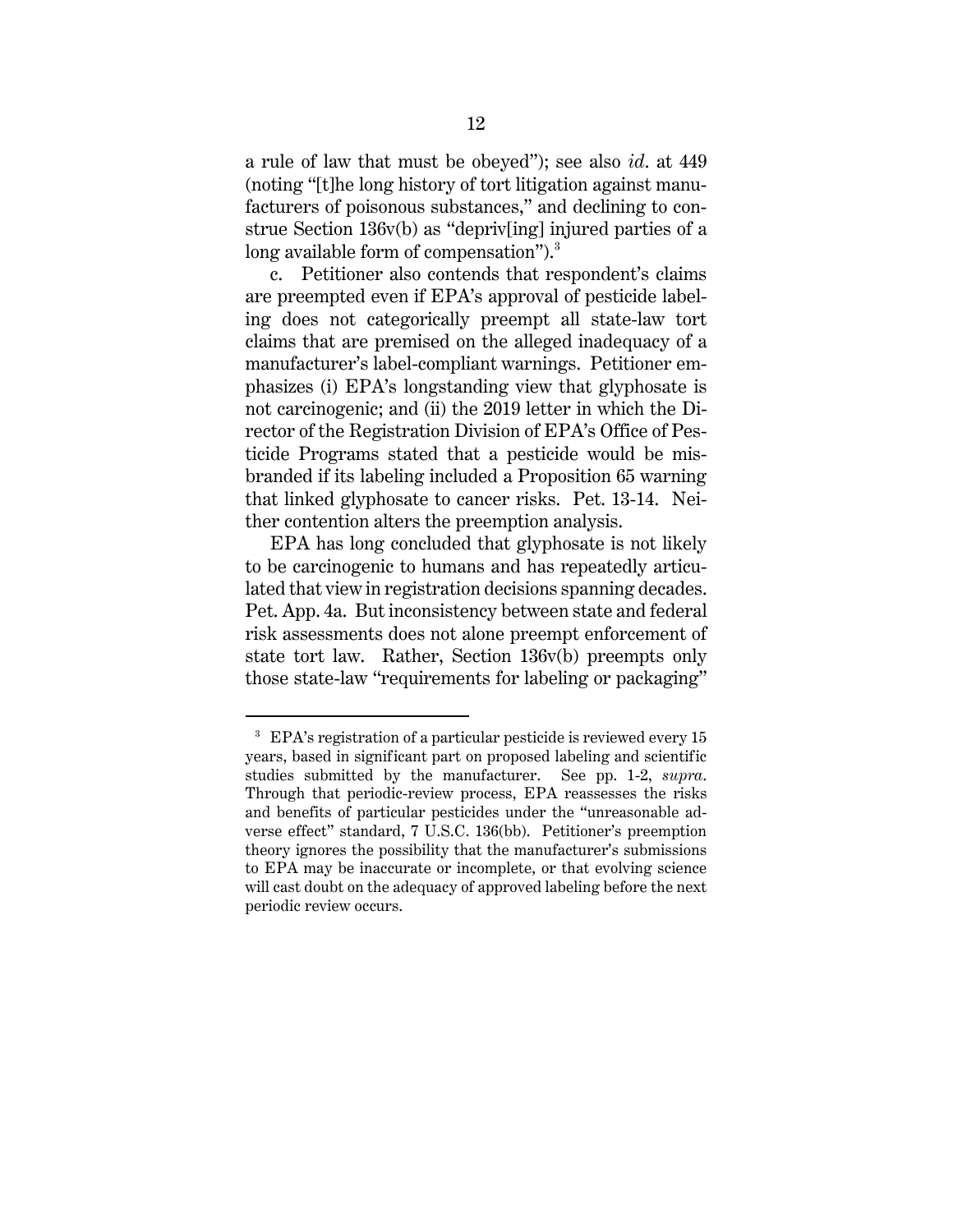that are "in addition to or different from those *required* under [FIFRA]." 7 U.S.C. 136v(b) (emphasis added). As the court of appeals appeared to recognize, EPA could either through rulemaking or through some other regulatory action carrying the force of law—make a binding determination that the labels of pesticides containing glyphosate should not contain cancer warnings. See Pet. App. 15a. Such a determination would preempt any statelaw tort claim premised on a manufacturer's failure to provide such warnings. But neither EPA's repeated statements that glyphosate is unlikely to be carcinogenic to humans, nor its approval of pesticide labeling without cancer warnings, imposes any such prohibition. See *ibid*. 4

The 2019 letter issued by the Director of the Registration Division likewise does not change the preemption calculus. No FIFRA provision or EPA regulation authorizes that agency official to impose binding FIFRA "requirements" on manufacturers through an informal letter. And even if that letter could have preemptive effect, it focused solely on the default language required by Proposition 65 and did not address other potential label language that might accommodate both federal and state views. Pet.

<sup>4</sup> Petitioner emphasizes (Pet. 13) EPA's 2020 *Glyphosate: Interim Registration Review Decision*, *Case Number 0178* (Jan. 22, 2020) (*Interim Registration Review Decision*), https://www.epa.gov/ sites/default/files/2020-01/documents/glyphosate-interim-reg-reviewdecision-case-num-0178.pdf, which followed a notice-and-comment process and again concluded that glyphosate presents no "risks of concern." *Id.* at 9. But while that notice-and-comment process could have culminated in binding requirements or prohibitions governing chronic-hazard warnings for glyphosate, it did not. In any event, EPA's 2020 *Interim Registration Review Decision* postdated the decision below and—by many years—respondent's use of Roundup, this lawsuit, and the jury's verdict.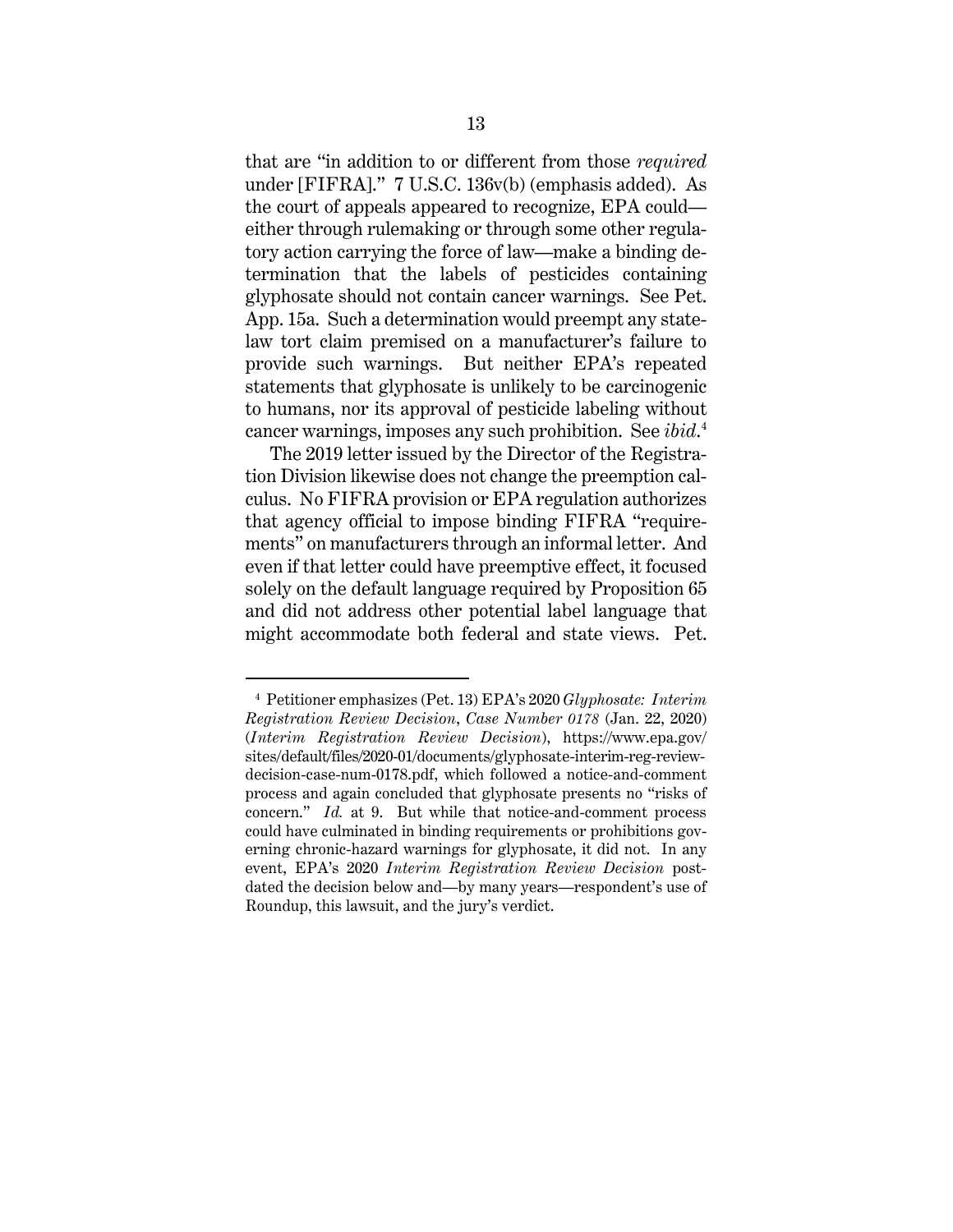App. 197a. Indeed, EPA has recently issued a letter identifying a proposed glyphosate warning that would not be considered false or misleading and that EPA could approve if requested for inclusion on glyphosate product labels. See Letter from Michal Freedhoff, Assistant Adm'r, Office of Chem. Safety & Pollution Prevention, EPA, to Lauren Zeise, Dir., Office of Envtl. Health Hazard Assessment, Cal. Envtl. Prot. Agency (Apr. 8, 2022), https://oehha.ca.gov/media/downloads/crnr/usepaaafreedhofftooehhadirzeiseglyphosate40822.pdf. In addition, the 2019 letter postdated the jury verdict here by more than four months and respondent's last use of Roundup by several years, and it was logically inconsistent with prior EPA approvals of manufacturer requests to include cancer warnings on the labels of their glyphosate-containing products. See p. 4, *supra*. If the Court granted certiorari, it therefore might be required to decide difficult retroactivity issues in order to assess the implications of the 2019 letter for the preemption analysis, particularly in light of the clarification in the 2022 letter.

## *2. FIFRA does not impliedly preempt respondent's state-law claims*

Federal law impliedly preempts state law when "it is impossible for a private party to comply with both state and federal law" or when state law "'stands as an obstacle to the accomplishment and execution of the full purposes and objectives of Congress.'" *Crosby* v. *National Foreign Trade Council*, 530 U.S. 363, 372-373 (2000) (citation omitted). In support of its implied-preemption theory, petitioner argues solely that compliance with both federal and California law would have been impossible. See Pet. 20-24. To establish this "demanding defense," a party must present "clear evidence" of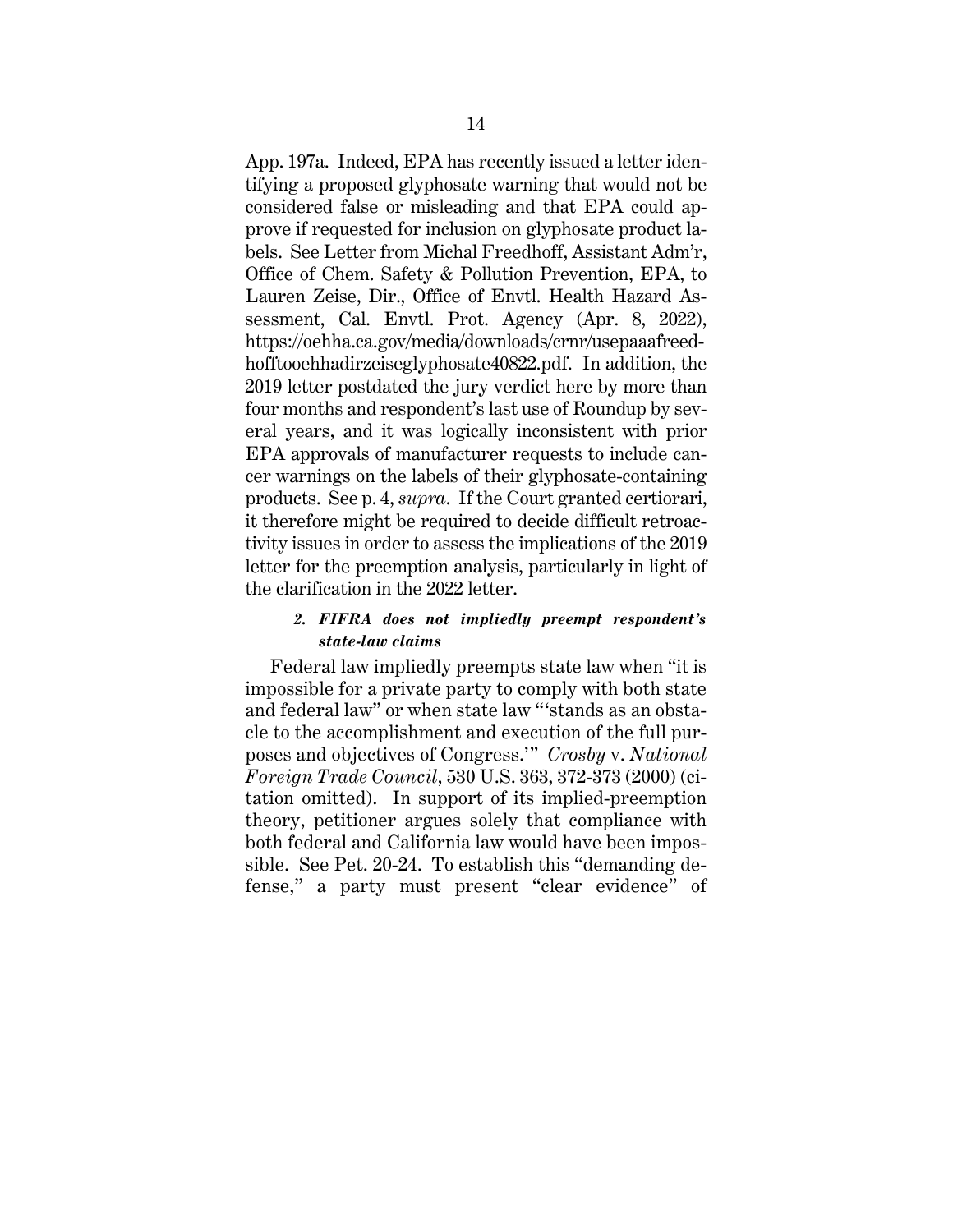impossibility, *Wyeth* v. *Levine*, 555 U.S. 555, 571, 573 (2009); the "possibility of impossibility [is] not enough," *PLIVA, Inc.* v. *Mensing*, 564 U.S. 604, 625 n.8 (2011) (citation and internal quotation marks omitted).

The court of appeals applied the correct legal standard in rejecting petitioner's implied-preemption arguments. Pet. App. 18a-22a. And under that standard, petitioner failed to show that federal law prohibited it from implementing a label-based cancer warning between the mid-1980s and 2012, the period during which respondent was exposed to glyphosate.

Petitioner again points to EPA's longstanding assessment that glyphosate is unlikely to be a human carcinogen, and to the 2019 letter issued by the Director of the Registration Division to address the Proposition 65 warnings. See Pet. 21-22. But EPA's assessment that glyphosate does not cause cancer would not necessarily foreclose petitioner from including a warning on Roundup that satisfies California common-law requirements. Neither that general assessment nor EPA's registration decisions for particular pesticides bar manufacturers from including additional chronic-risk warnings. See pp. 10-13, *supra*. Petitioner might have sought to comply with California law while accurately reporting EPA's own glyphosate assessment through (for example) a label advising consumers both of California's determination that Roundup poses cancer risks and of EPA's disagreement with that determination. See p. 14, *supra*.

The 2019 letter expressed the Director's view about the application of FIFRA's misbranding prohibition, but it did not impose an independent legal barrier to inclusion of a cancer warning on petitioner's Roundup label. For that reason, and because the letter was issued long after respondent discontinued his use of Roundup, it does not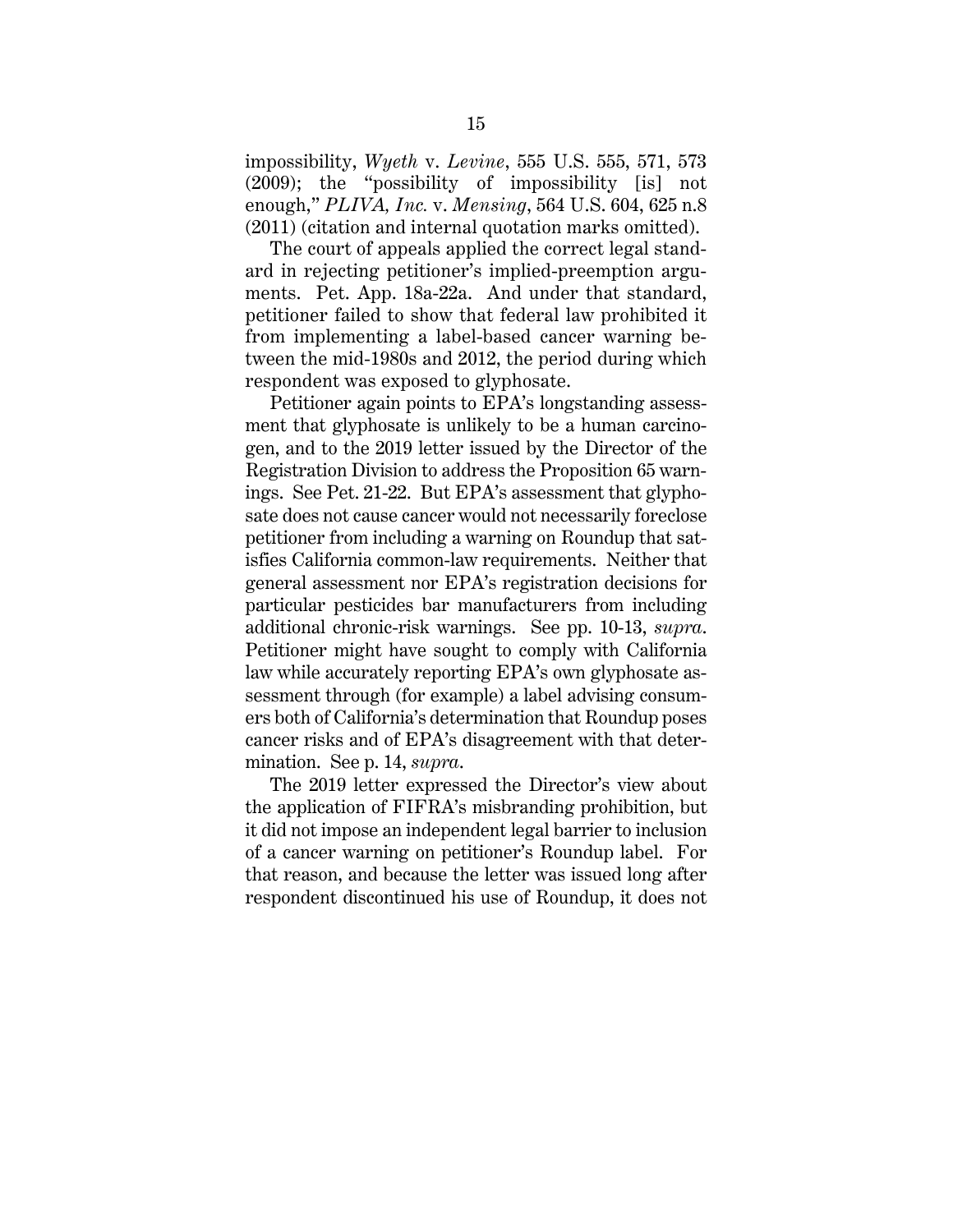establish whether petitioner could have complied with both state and federal law when it made the specific sales that caused respondent's exposure to glyphosate. Moreover, the 2019 letter addressed only the default Proposition 65 warning language—not whether a label could include language that accommodates both federal and state views. As noted, EPA has subsequently clarified that manufacturers may include a proposed glyphosate warning that California could accept as an alternative to the default Proposition 65 warning and that would not contravene FIFRA's misbranding provision. See p. 14, *supra.*

Relying on *PLIVA*, *supra*, petitioner further argues that even if EPA would not have categorically prohibited a cancer warning on Roundup's labeling, compliance with state law was impossible because petitioner could not have changed Roundup's existing label without EPA approval. See Pet. 23-24. But the Court acknowledged in *PLIVA* that "whether a private party can act sufficiently independently under federal law to do what state law requires may sometimes be difficult to determine." 564 U.S. at 623. Here, the court of appeals reasonably explained that the approval process under FIFRA is "a far cry from" the approval process at issue in *PLIVA*, which involved a different statute and a different regulatoryapproval program. Pet. App. 20a. The court noted that obtaining permission for a chronic-risk warning on a pesticide label does not require the sort of "'special permission and assistance'" from the regulator—as well as negotiations with third-party name-brand manufacturers that govern generic drug manufacturers' requests for authorization to change their labels. *Ibid*. (quoting *PLIVA*, 564 U.S. at 623-624).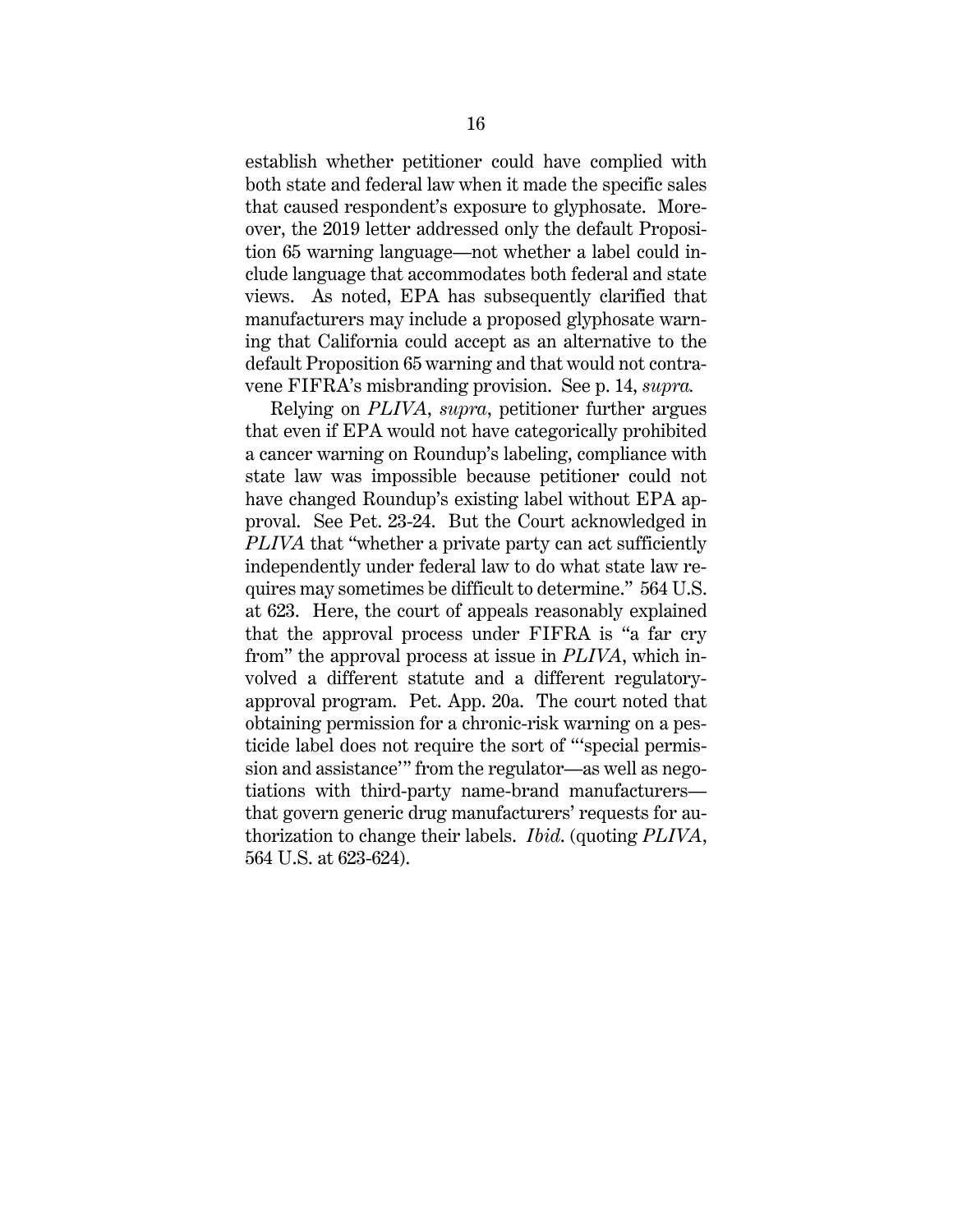#### **B. Further Review Is Not Warranted**

1. The decision below does not conflict with any decision of this Court or another court of appeals.

a. No other circuit has considered whether FIFRA preempts state-law failure-to-warn claims alleging that pesticide labeling should have included a chronic-risk warning. Citing decisions construing other federal statutes, petitioner argues that the decision below "deepens uncertainty over how to apply similarly worded express-preemption provisions." Pet. 18-20 (capitalization and emphasis omitted). But the court of appeals relied heavily on particular features of FIFRA, including Section 136a(f)(2)'s directive that registration is not a defense to a misbranding claim; the label-modification procedures that FIFRA makes available; and the specifics of EPA's registration processes. See Pt. I.A, *supra*. The court's decision therefore is unlikely to have a substantial effect on the development of preemption rules under other federal statutes.

b. The decision below likewise does not conflict with any decision of this Court. Petitioner principally contends that the court of appeals' express-preemption holding conflicts with *Bates*. Pet. 13-18. But as discussed above, the court of appeals correctly applied *Bates* in concluding that EPA's approval of a pesticide label without a chronic-risk warning does not create a FIFRA "requirement" that no such warning appear.

Petitioner emphasizes the *Bates* Court's statement that "a failure-to-warn claim alleging that a given pesticide's label should have stated 'DANGER' instead of the more subdued 'CAUTION' would be pre-empted." *Bates*, 544 U.S. at 453; see Pet. 14. Petitioner argues that, by using a state-mandated label warning as an example of a preempted state-law requirement, the *Bates*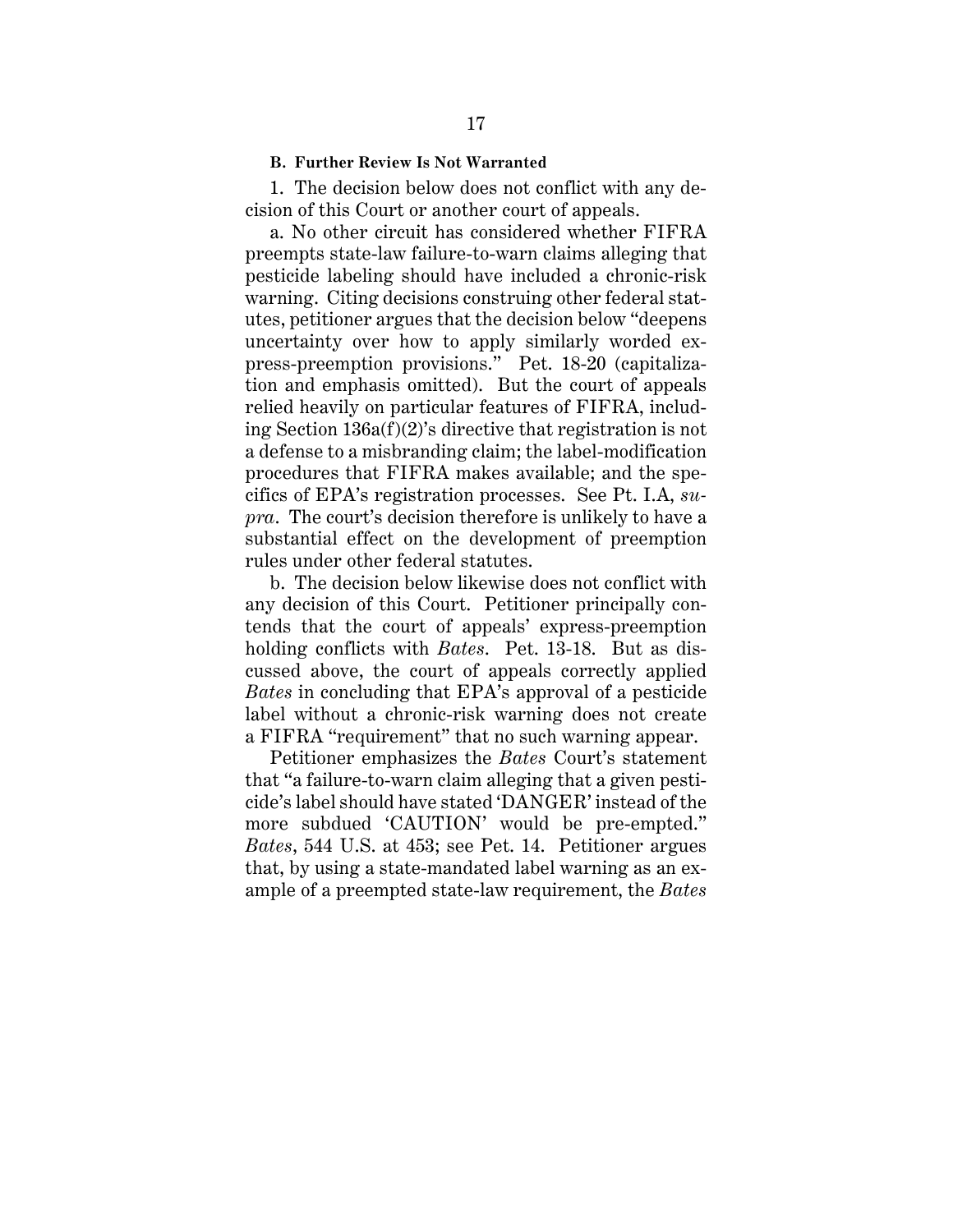Court implied that FIFRA preempts *all* state-law labeling rules that require deviation from EPA-approved labeling. Pet. 16. But in explaining *why* the hypothetical state-law claim would be preempted, the *Bates* Court emphasized that an EPA regulation (40 C.F.R. 156.64 (2004)) "specifically assigns these warnings [*i.e.*, "DAN-GER" and "CAUTION"] to particular classes of pesticides based on their toxicity." 544 U.S. at 453. An additional regulation classifies pesticides into various toxicity categories based on defined hazard indicators. 40 C.F.R. 156.62 (2004). *Bates* thus teaches that labeling constraints established by EPA's FIFRA *regulations* can have preemptive effect. See 544 U.S. at 453. But *Bates* does not support the much broader proposition petitioner advocates: that FIFRA preempts any statelaw rule that would require warnings beyond those contained in EPA-approved pesticide labeling.

The decision below likewise does not conflict with this Court's decision in *Riegel* v. *Medtronic, Inc.*, 552 U.S. 312 (2008), interpreting the preemption provision in the Medical Device Amendments of 1976 (MDA), 21 U.S.C. 360k(a). *Riegel* involved "requirements applicable to" use of a particular medical device (an inflatable catheter) that a federal agency had established during the pre-market approval process. 552 U.S. at 321-323. The Court held that those requirements preempted state failure-to-warn claims premised on inconsistent directives. *Id*. at 327-330.

Petitioner asserts that "[t]he same reasoning applies here": "When EPA registers a product and approves the labeling, it determines that *that* labeling, not labeling more (or less) aggressive, provides appropriate warning." Pet. 17. Petitioner overlooks significant differences between the two statutory regimes. FIFRA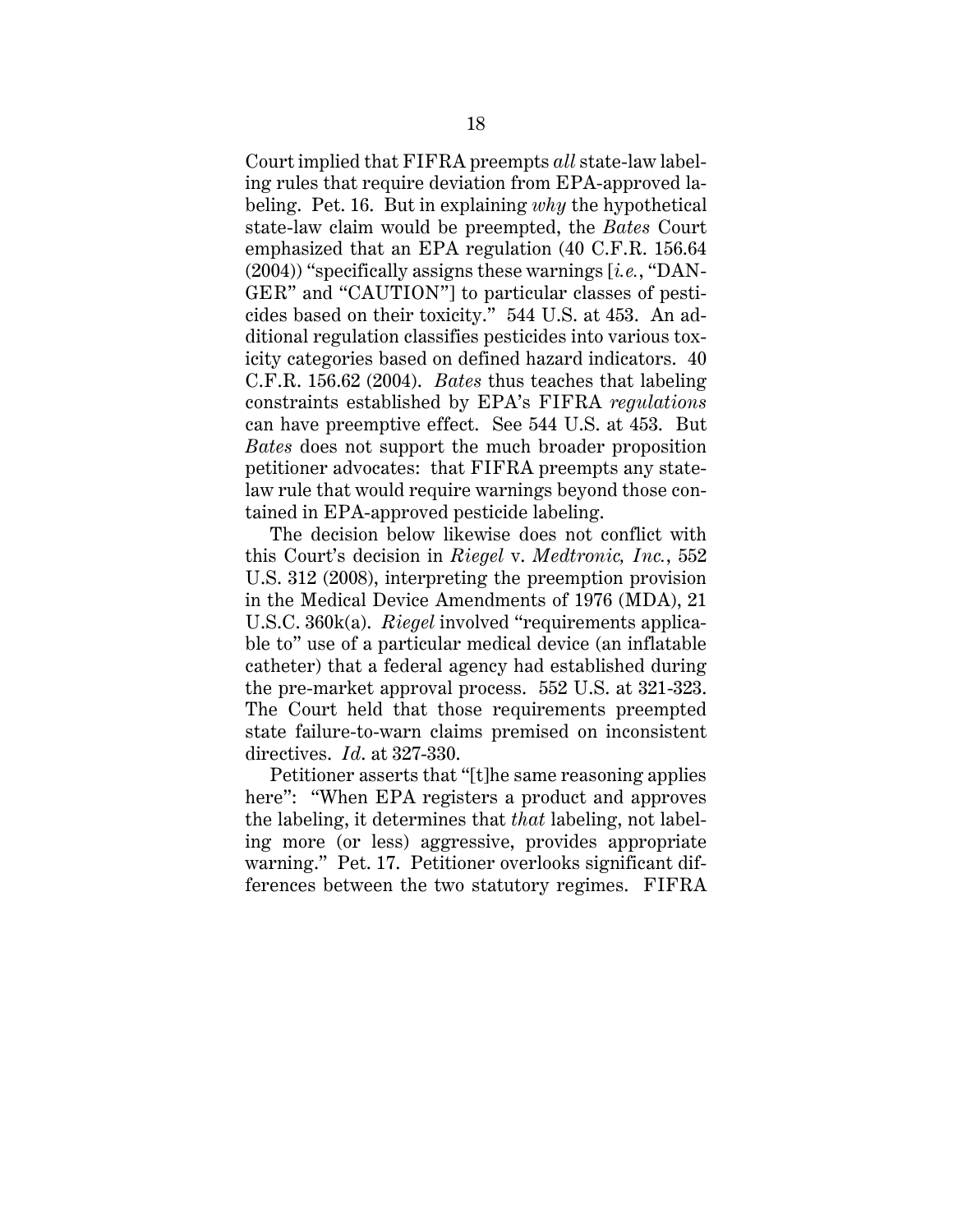specifies that EPA's approval of a pesticide is not conclusive evidence of FIFRA compliance, see pp. 8-9, *supra*, while the MDA contains no similar provision. And the *Riegel* Court emphasized that, in the pre-market approval process, the federal agency had actually and directly addressed the question at issue in the state-law litigation. 552 U.S. at 322-323 ("[T]he FDA requires a device that has received premarket approval to be made with almost no deviations from the specifications in its approval application, for the reason that the FDA has determined that the approved form provides a reasonable assurance of *safety and effectiveness*.") (emphasis added). In the FIFRA registration process, by contrast, EPA neither requires nor precludes any specific chronic-risk warnings, through regulation or otherwise. See pp. 10-13, *supra*.

2. Though the petition here arises from consolidated suits in a multidistrict litigation concerning Roundup, similar claims may arise in other circuits involving other glyphosate-based products or similarly situated nonglyphosate products. Even as to Roundup itself, the Eleventh Circuit is currently considering a district court's holding that Section 136v(b) preempts Georgia failure-to-warn claims to the extent those claims are based on defective labeling or packaging of Roundup. See *Carson* v. *Monsanto Co*, No. 21-10994 (11th Cir. argued Nov. 16, 2021). And in state courts across the country, various other plaintiffs have filed failure-towarn suits challenging Roundup's labeling, as well as suits challenging the California-law labeling requirements established under Proposition 65. There is no sound reason for the Court to grant review unless and until a conflict in authority emerges.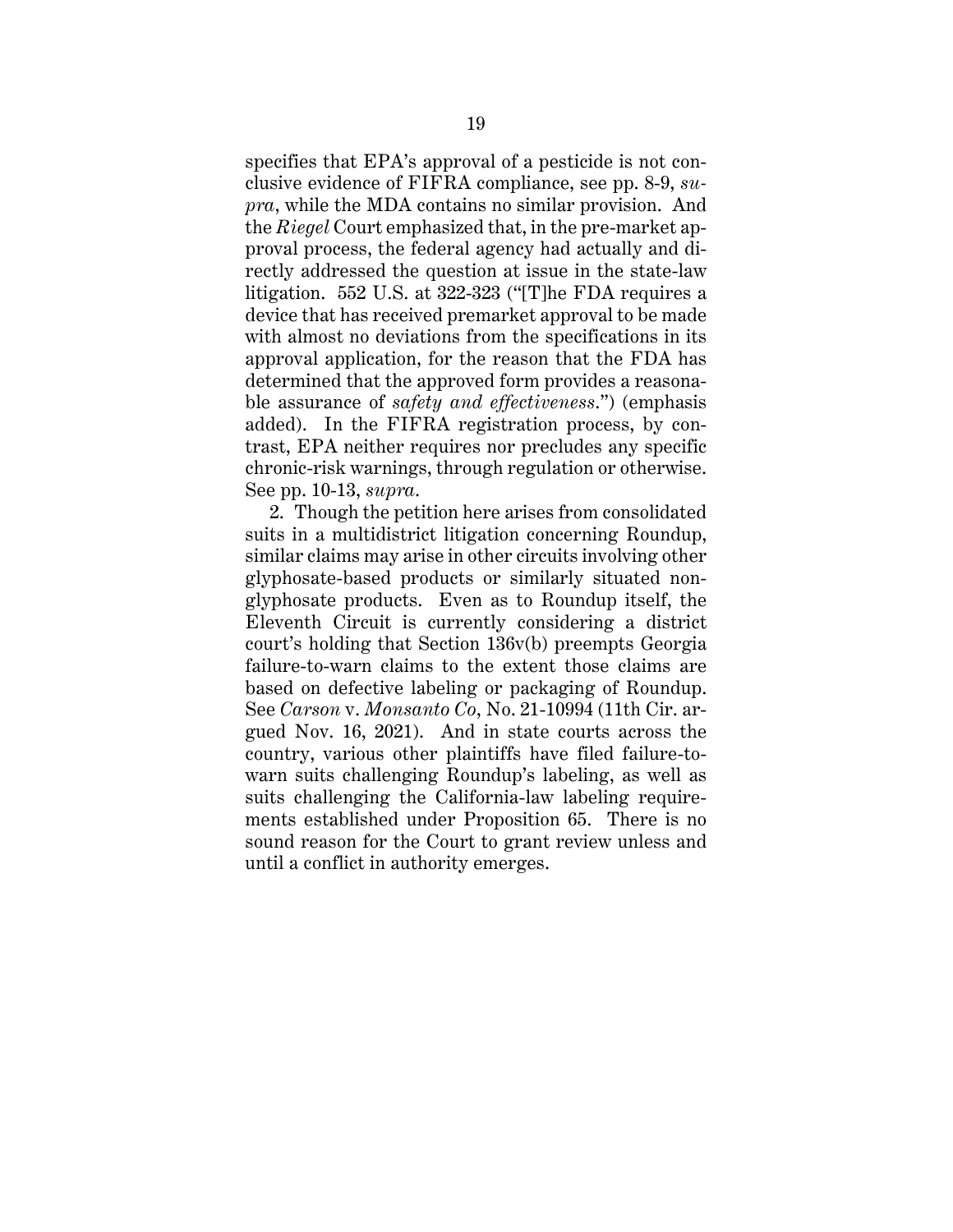3. The court of appeals determined that, "[b]ecause [respondent's] complaint is based on [petitioner's] failure to provide an adequate warning on a label under California law," Pet. App. 12a, the first part of the *Bates*  test (*i.e.*, whether the assertedly preempted state law imposes a requirement "*for labeling or packaging*," 544 U.S. at 444) was satisfied. It is far from clear, however, that California common law actually requires an onlabel warning. Proposition 65 identifies several nonlabeling mechanisms through which a required chronicrisk warning may be provided. Cal. Health & Safety Code § 25249.11 (West 2006). Future cases involving similar state-law claims may contemplate warnings through non-labeling mechanisms that would not require altering EPA-approved labeling.

## **II. THE COURT OF APPEALS' EVIDENTIARY RULING DOES NOT WARRANT REVIEW**

Petitioner's challenge to the court of appeals' application of Federal Rule of Evidence 702 and *Daubert* v. *Merrell Dow Pharmaceuticals, Inc.*, 509 U.S. 579 (1993), likewise does not warrant review. The Ninth Circuit's admissibility standard does not materially differ from the standards applied in other circuits, and its factbound application of that standard here raises no issue of general importance.

A. Relying principally on the Sixth Circuit's decision in *Tamraz* v. *Lincoln Electric Co.*, 620 F.3d 665 (2010), cert. denied, 563 U.S. 988 (2011), petitioner argues that the decision below "departs from the rigorous *Daubert* scrutiny other circuits require," Pet. 28 (capitalization altered; emphasis omitted). See Pet. 30-31. Petitioner asserts that the Sixth Circuit disapproved of expert testimony in which a physician invokes clinical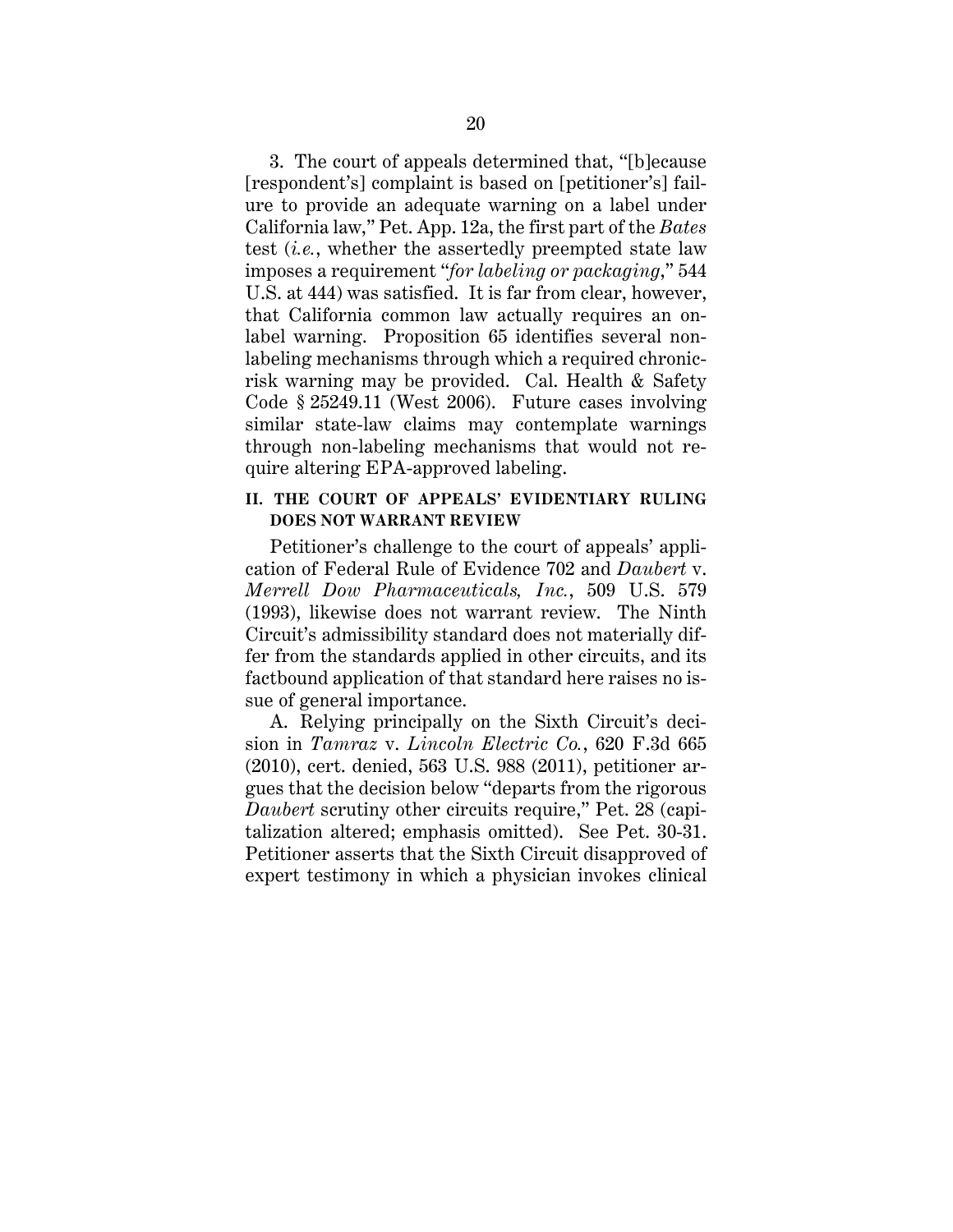experience. *Ibid*. But nothing in *Tamraz*'s holding or reasoning is inconsistent with the decision below.

 The Sixth Circuit in *Tamraz* disavowed any suggestion that "physicians may not testify to etiology," noting that it had "reversed courts for not allowing such testimony." 620 F.3d at 673. The court's concern in *Tamraz*  was the physician's "fail[ure] to cite *any* non-speculative evidence for his conclusion" beyond his clinical experience. *Id.* at 674. Here, by contrast, respondent's experts relied on "epidemiological, animal, and cellular" studies, and they used "clinical experience" only to "supplement the epidemiological studies on which they relied." Pet. App. 28a (footnote omitted); see *id.* at 33a-36a. Although petitioner objects to the experts' interpretation of those studies (Pet. 34-35), that factbound objection does not warrant this Court's review.

 The decision below is likewise consistent with the *Tamraz* court's assertion that experts must "rule out 'unknown (idiopathic) causation' as an alternative explanation for [a plaintiff's] illness." Pet. 31 (quoting *Tamraz*, 620 F.3d at 675). The court of appeals in this case articulated the same rule. See Pet. App. 33a. It found, however, that respondent's experts had ruled out idiopathic causation through a "'substantial cause'" analysis based on epidemiological studies that, in the experts' view, showed "a strong association" between glyphosate and non-Hodgkin's lymphoma. *Id*. at 33a-34a. Again, to the extent petitioner contests the Ninth Circuit's application of the legal rule in this case (Pet. 29-30, 32), that factbound challenge does not warrant review.

The Eighth and Tenth Circuit decisions that petitioner cites likewise stand only for the proposition that an expert must rule out idiopathic causation where it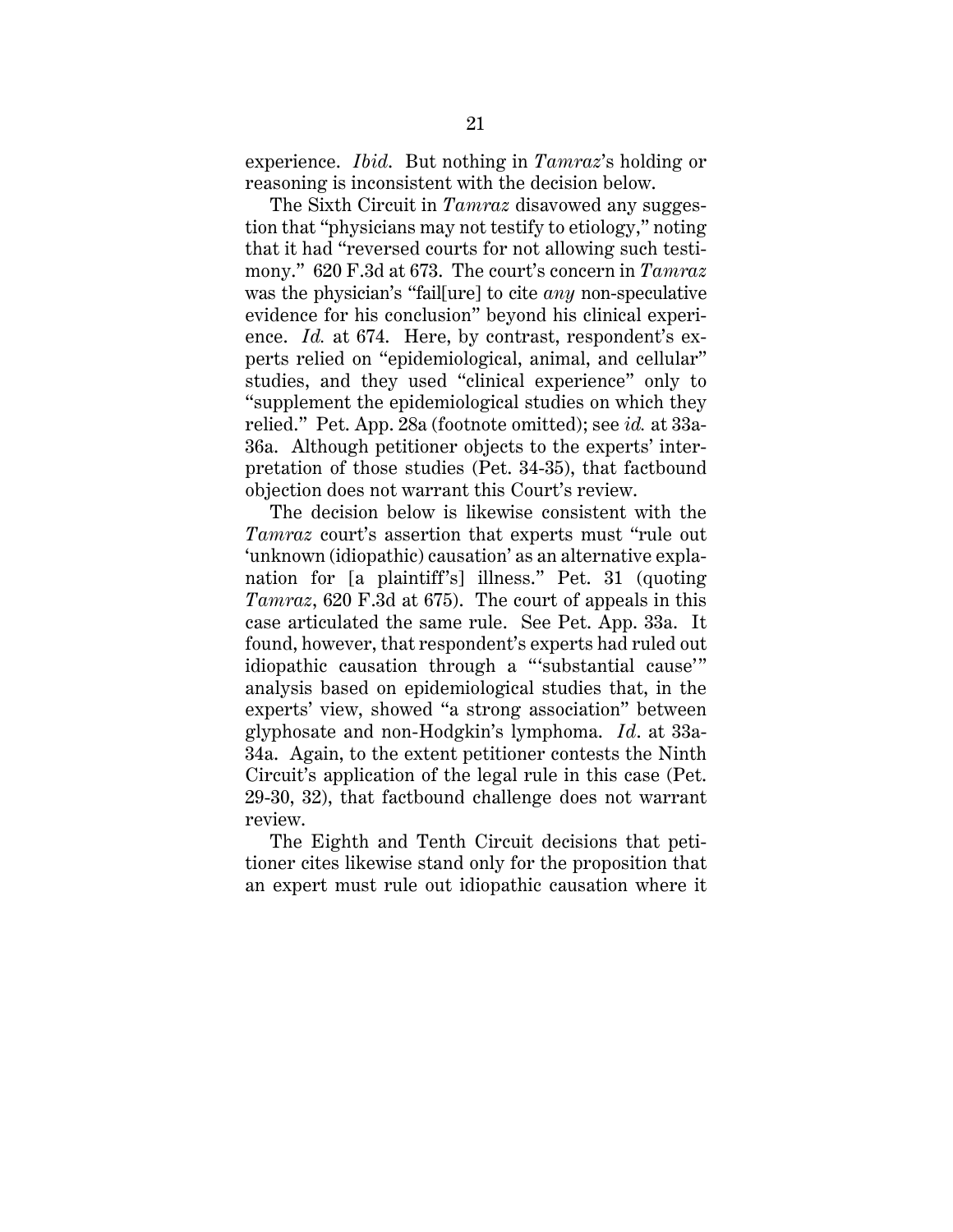accounts for the majority of cases. See Pet. 31-32 (citing *Hall* v. *Conoco, Inc.*, 886 F.3d 1308, 1315 (10th Cir. 2018); *Bland* v. *Verizon Wireless, (VAW) L.L.C.*, 538 F.3d 893, 897 (8th Cir. 2008)). The decision below articulated and applied the same standard. See Pet. App. 33a-34a.

Petitioner also emphasizes the district court's statement that the Ninth Circuit has adopted a more forgiving *Daubert* standard than other circuits. See Pet. 29- 30 (citing Pet. App. 83a-84a). But the court of appeals disavowed the district court's "incorrect assumption that [the Ninth Circuit] is more permissive than others in admitting *Daubert* testimony," Pet. App. 26a, and explained that the Ninth Circuit's approach is consistent with those of its sister circuits, see *id*. at 24a-26a.

B. Petitioner contends that the admissibility standard generally applied by the courts of appeals "clashes with *Daubert* and Rule 702," and that the Court should use this case to provide further guidance. Pet. 32. The record in this case indicates, however, that both the district court and the court of appeals considered whether the opinions of respondent's experts were based on "sufficient facts or data," were "the product of reliable principles and methods," and "reliably applied the principles and methods to the facts of the case," as Rule 702 and *Daubert* require. Pet. App. 9a; *id.* at 107a-137a. Petitioner suggests that the Ninth Circuit's analysis "blurs the boundaries between science and speculation with a third category called 'art.'" Pet. 27 (quoting Pet. App. 26a-27a). But the quoted language referred only to a district court's discretion to permit an expert to rely on "'extensive clinical experience'" when "conducting differential diagnosis to render specific causation opinions," not to any novel category of admissible expert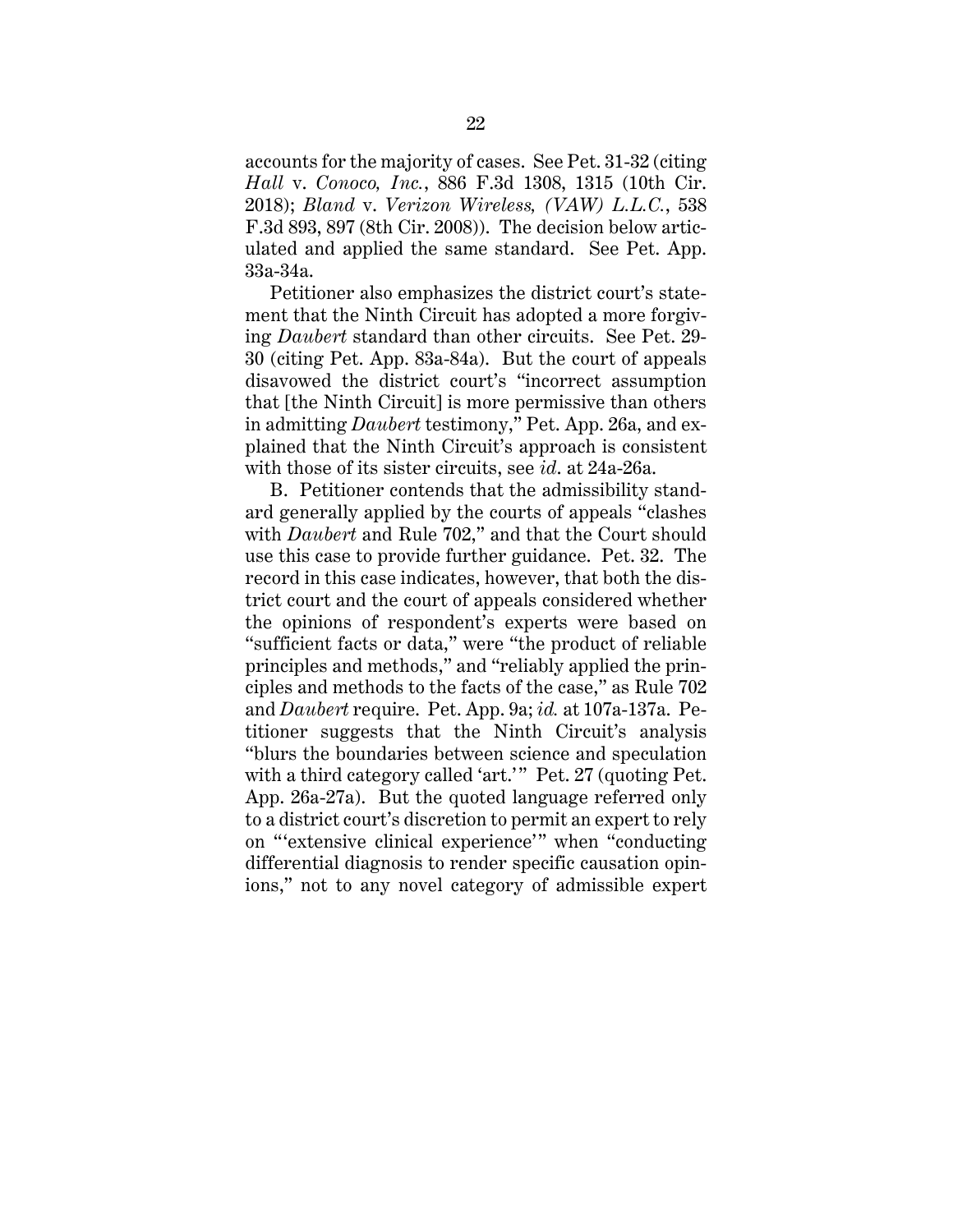testimony. Pet. App. 26a-27a (citation omitted). This Court has never suggested that such reliance is impermissible under *Daubert*, particularly where, as here, clinical experience is invoked merely to "supplement the epidemiological studies on which [the experts] relied." *Id.* at 28a.

Petitioner's request for systemic correction of the lower courts' application of Rule 702 is particularly misconceived at the present time, since amendments to Rule 702 may soon provide additional clarification. A proposed amendment to Rule 702(a) clarifies that the proponent of expert testimony bears the burden of demonstrating its admissibility by a preponderance of the evidence. Comm. on Rules of Practice & Procedure, Judicial Conf. of the U.S., *Preliminary Draft: Proposed Amendments to the Federal Rules of Appellate, Bankruptcy, Civil, and Criminal Procedure, and the Federal Rules of Evidence* 308-311 (Aug. 6, 2021).<sup>5</sup> A proposed amendment to Rule 702(d) clarifies that an expert's opinion must "reflect[] a reliable application of the [expert's reliable] principles and methods to the facts of the case." *Id*. at 308-309. The Committee Note describes that amendment as "emphasiz[ing] that a trial judge must exercise gatekeeping authority with respect to the opinion expressed by a testifying expert." *Id*. at 310. The prospect that amendments to Rule 702 will provide the lower courts with additional guidance further reduces any need for this Court to clarify the requirements imposed by the current Rule.

<sup>&</sup>lt;sup>5</sup> Available at https://www.uscourts.gov/rules-policies/pendingrules-and-forms-amendments.